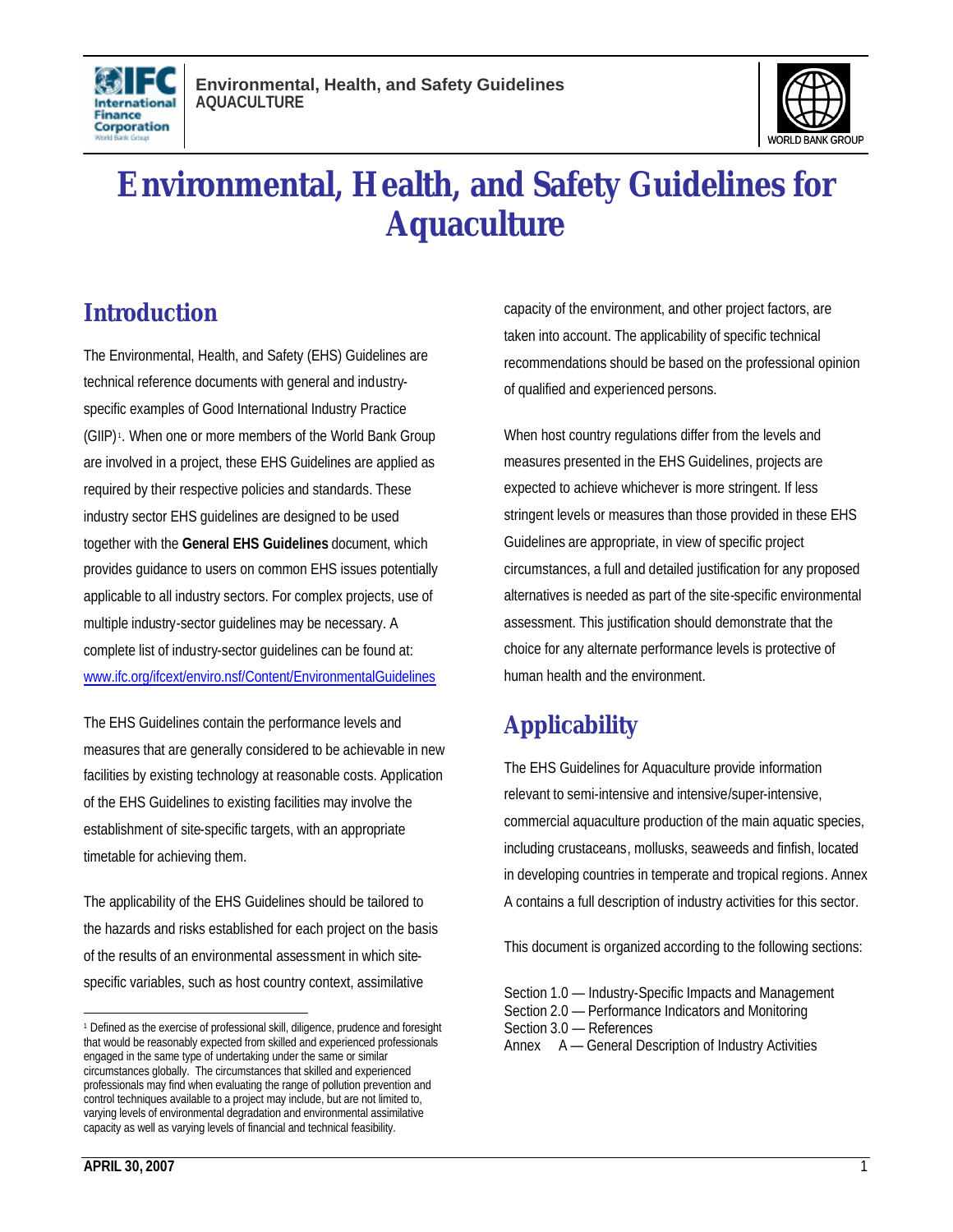



## **1.0 Industry-Specific Impacts and Management**

The following section provides a summary of EHS issues associated with aquaculture, along with recommendations for their management. Recommendations for the management of EHS issues common to most projects during the construction and decommissioning phases are provided in the **General EHS Guidelines**.

## **1.1 Environment**

Environmental issues associated with the aquaculture sector primarily include the following:

- Threats to biodiversity
- Contamination of aquatic systems
- Hazardous Materials

### **Threats to Biodiversity**

Threats to biodiversity are mainly associated with conversion of natural habitats during construction; potential release of alien species into the natural environment during operations; potential loss of genetic resources due to collection of larvae, fry, or juveniles for aquaculture production; potential release of artificially propagated seed into the wild (e.g. there are more farmed than wild Atlantic salmon in existence); sustainability of fish meal and fish oil ingredients for fish and crustacean feeds; and development of antibiotic resistance in pathogenic bacteria that can then spread from farms to wild stock.

#### *Conversion of Natural Habitats*

The construction and operational phases of the project cycle of an aquaculture facility may require conversion of the natural environment including, for example, the removal of mangroves for excavation of ponds, or alteration of the natural hydrology of lagoons, bays, rivers, or wetlands.<sup>2</sup> Operational phase issues may also include alteration of aquatic habitats and substrates (e.g. under sea cages or shellfish farms).

A range of management measures can be taken to prevent and reduce the environmental impacts caused by the construction of aquaculture facilities, as presented below. Further potential impacts are related to changes to stream hydrology caused by the construction of barriers to flow (e.g. dams may cause disruption of wetland areas and changes in stream morphology, potentially affecting migratory species, including birds, and nursery areas for juvenile fish). Measures should include all of the following:

- Survey the project area before land and water conversion to aquaculture production is undertaken to identify, categorize, and delineate natural and modified habitats and ascertain their biodiversity importance at the national or regional level;
- Ensure that the area to be converted to aquaculture use does not represent a habitat that is unique or protected (such as mangrove areas), or includes high biodiversity value, such as known sites of critically endangered or endangered species, or important wildlife breeding, feeding, and staging areas;
- Be aware of the presence of critically endangered or endangered species in the areas already used for aquaculture production, and implement management processes that take them into account;
- Design facilities so that as much as possible of the natural vegetation habitat is left intact (e.g. through the use of vegetated buffer zones and habitat corridors) and that

<sup>2</sup> Hydrological changes may also contribute to changes in the natural geochemistry such as the release of pyrite from formerly submerged soils of cleared mangrove areas. When pyrite comes into contact with oxygen, it creates acid sulfate soil, which in turn has potentially serious impacts on the health of the aquaculture organisms for many years to come.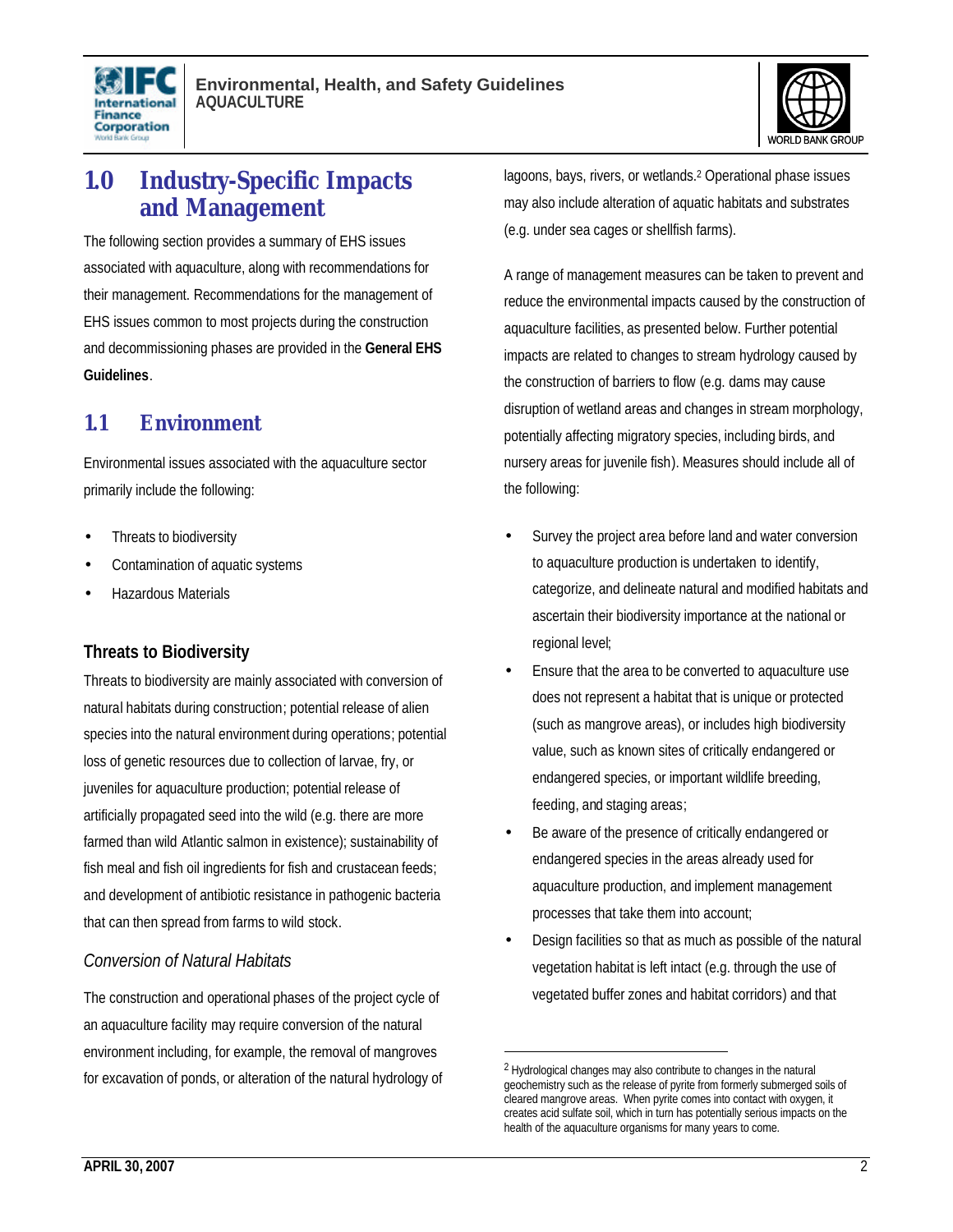



conversion and degradation of the natural habitat is minimized;

- Design and implement mitigation measures to achieve no net loss of biodiversity where feasible, for instance through post-operation restoration of habitats; offset of losses through the creation of ecologically comparable area(s) managed for biodiversity; and compensation to direct users of biodiversity;
- Avoid the need to frequently abandon and replace improperly designed and built aquaculture ponds:
	- Assess soil properties prior to pond construction to ensure that the bottom-sealing layer of the soil with percolation rates/porosity low enough to satisfactorily hold pond water. If there is not enough clay, then the ponds may demonstrate high seepage rates and require additional expenditure (e.g. pumping in water, or relining with clay-rich or possibly bentonite-rich topsoil from other sites) or eventual abandonment. High seepage rates can also pollute groundwater required for other purposes in the vicinity with use for drinking water a major concern.
	- o Assess the soil pH and the presence of pesticide and pollutant residues (especially on land that was previously used for intensive agriculture), as well as the natural occurrence of pyrite, prior to construction as the presence of anthropogenic or natural pollutants may hinder the viability of the pond.

### *Conversion of Agricultural Land - Salinization*

If new land areas are not available for aquaculture, an alternative is to convert former agricultural land. If the selected production is based on brackish water, this may pose a risk of salinization of surrounding agricultural land. The following measures can be taken to avoid salinization of agricultural land:

- Ensure that the embankments around brackish water pond systems are high enough to form a physical division between agriculture and aquaculture;
- Ensure that the saline / brackish water discharges are appropriately treated and disposed of (e.g. through use of discharge canals) for the receiving waters;
- Ensure that appropriate discussions are held at the community level to avoid conflicts of interest when agricultural land is transferred to aquaculture production.

### *Introduction of Alien, Selectively Bred, or Genetically Engineered Species*

Introductions can result in interactions with the wild, including escapes from farms, or open systems (such as mussel rafts). As such, introductions can disturb the existing ecological balance; cause loss of species biodiversity; cause loss of genetic diversity of the wild populations; reduce fitness of wild population through breeding with genetically altered escapees; and result in the transmission or spread of fish diseases. The widespread seeding of an alien genotype is of considerable concern both as regards species biodiversity and genetic biodiversity.

Management measures to reduce the risks from introductions of alien, selectively bred, or genetically modified species include the following:

- Application of codes and guidelines (see Section 3.0);
- Farming of sterile fish;
- Preventing the escape of species from pond-based aquaculture systems. Examples of common escape prevention measures include:
	- o Installation and maintenance of screens with a mesh that is small enough to prevent the entry and potential escape of aquatic species in the drainage channels connecting production ponds to sedimentation ponds,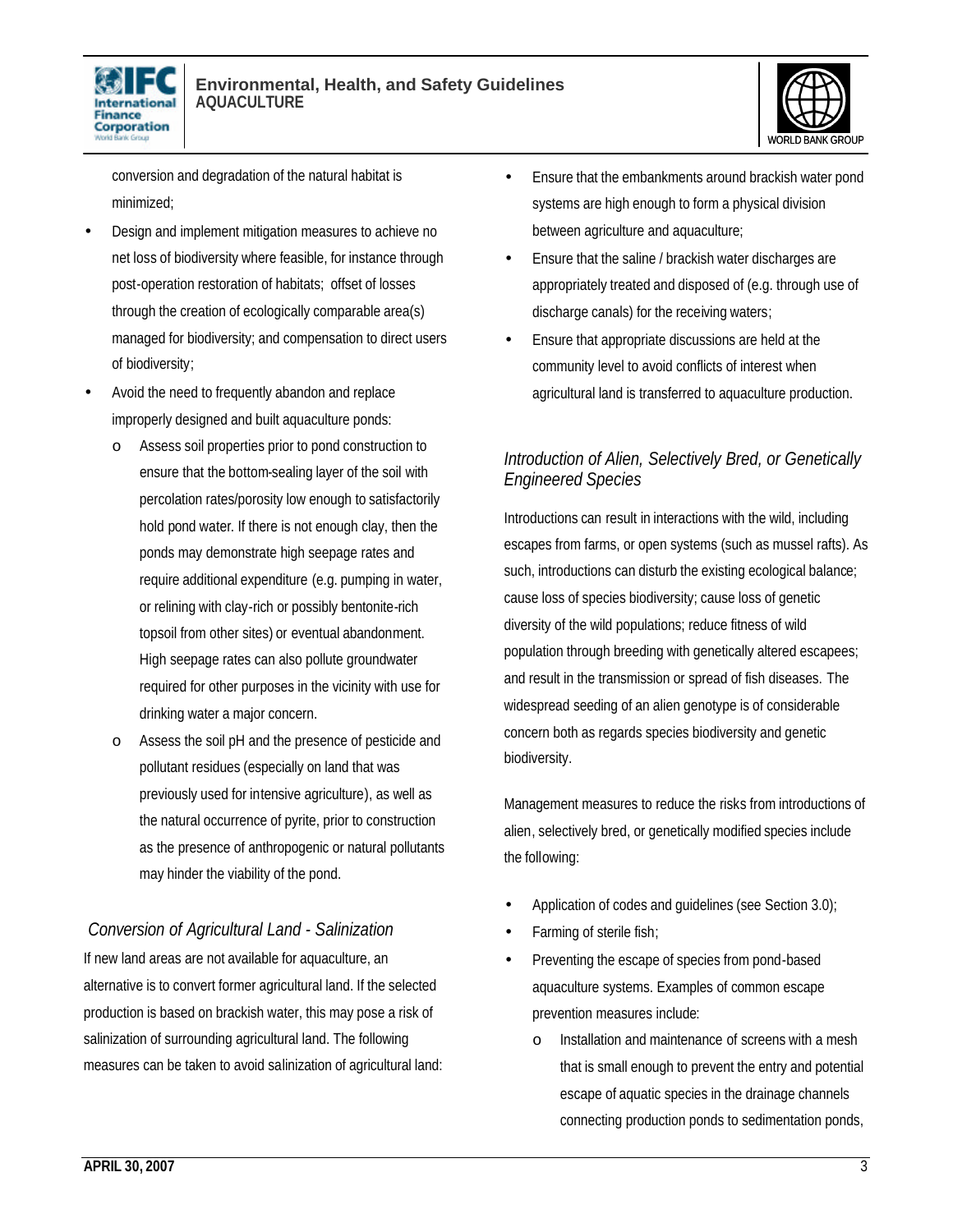



as well as those connecting sedimentation ponds to the receiving water

- o Installation of fish-proof strainer dams
- o Installation and maintenance of gravel filtration on pond discharge structures
- o When necessary, consider chemical treatment of water released from hatcheries(e.g. with chlorine at acceptable concentrations for the receiving waters) to destroy escaping larvae or juveniles
- o Consider the hydrology of the region in the design of the pond system and ensure that the pond embankments are high enough to contain the pond water and prevent escape of the species during periods of heavy rainfall and potential flooding
- o Establish a contingency plan if there is an escape of the species being cultivated into the wild
- Preventing the escape of species from open water aquaculture systems. Examples of common escape prevention measures include:
	- o Regularly inspect the cage and pen netting for holes(e.g. before crowding of the harvest and at intervals during the operation)
	- o Design and construct cage and pen units, including choice of nets, to deal with the worst weather and environmental conditions likely to occur on the site
	- o Provide for containment during periods of storm surges and excessively high tides
	- o For cage culture in open waters, use submersible cages that can be submerged during storms below damaging wave action
	- o Provide adequate marking of the fish farm system to warn navigators of the potential obstruction and reduce the risk of collision<sup>3</sup>

o Establish a contingency plan for harvest of escapees of the species being cultivated into the wild.

### *Impacts of Harvesting on Ecosystem Functions*

The practice of capturing females, eggs, fry, juveniles, or even fingerlings from the wild for the purpose of stocking aquaculture systems may threaten ecosystem biodiversity. Fry and larvae may be gathered from fresh or brackish water using very fine meshed nets resulting in considerable by-catch, as well as the removal of large number of larvae, fry, and juveniles from the food chain.<sup>4</sup> The recommended prevention of this type of ecosystem pressure is the breeding of stock material in captivity. However, for some species, careful harvesting of hatchlings/ and or fry (less than 3 cm) that are still at a stage of expected high mortality can result in relatively little impact on the overall population as compared to collecting larger fingerlings from a smaller population for grow-out.

#### *Fish meal and fish oil*

 $\overline{a}$ 

Fish meal and oil are derived from the capture and processing of wild pelagic fish stocks (e.g. anchovy, pilchard, herring, sardine, sand eel, sprat, and capelin). Although the production of fish meal and oil is not covered by these Guidelines, processed fishmeal and oil are the primary sources of protein and dietary lipids in fish feed for farmed fish in aquaculture operations. The aquaculture sector is an important consumer of fish meal and fish oil, and there are concerns regarding the sustainability of the pelagic fish stocks from which fish meal and fish oil are derived. Aquaculture operations should consider incorporating the use of alternatives to supplies of fish feed produced from fish meal and fish oil. Alternatives for fish feed ingredients may include use of plant material substitutes [e.g.

<sup>&</sup>lt;sup>4</sup> Some jurisdictions have outlawed the larvae and fry collection or export although the practice still represents a source of income for the poor in some developing countries.

<sup>3</sup> Shetland Aquaculture (2006).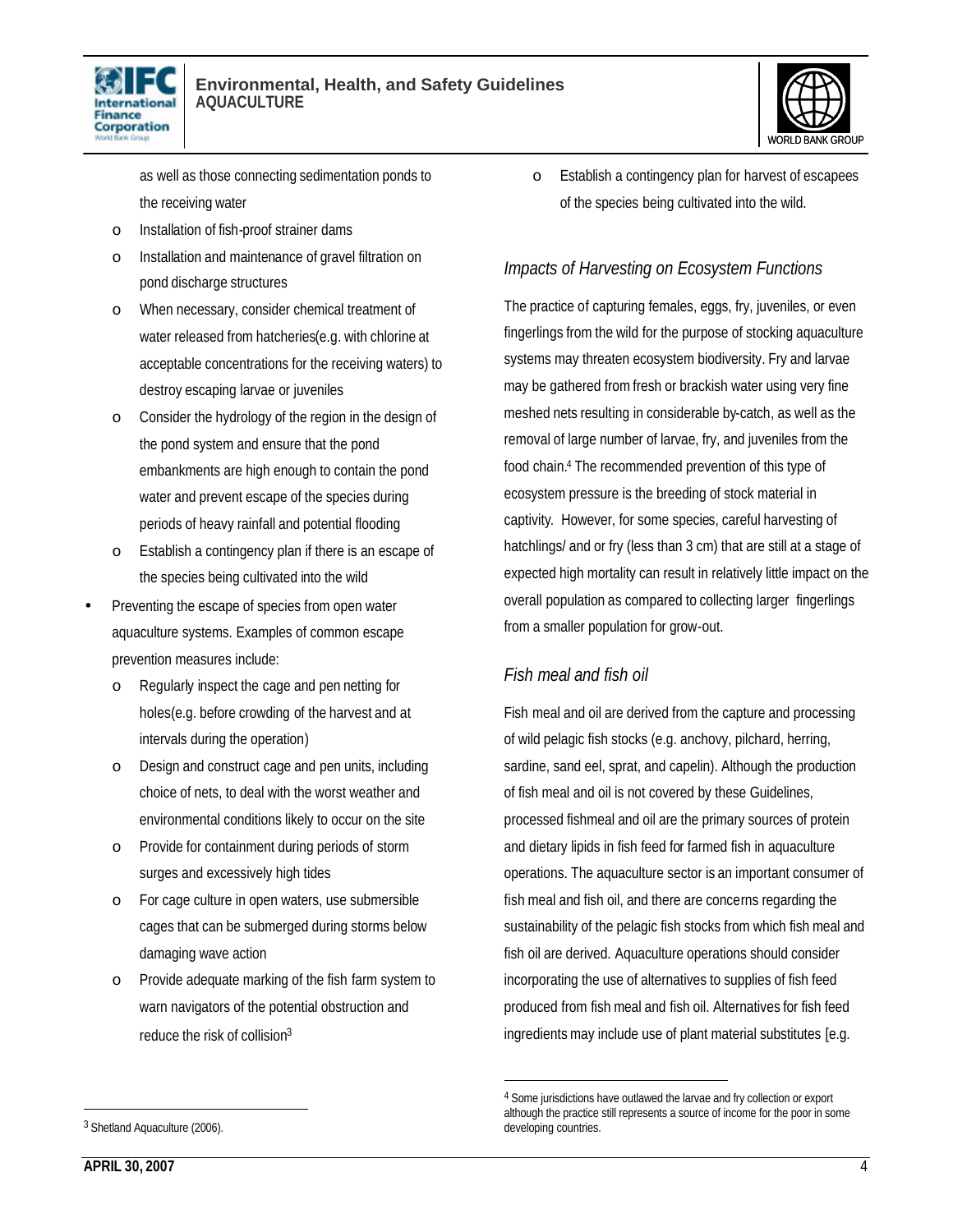



soya for bulk protein and single-cell protein (yeast for lysine and other amino acids)] and biotechnology options (e.g. biofermentation products).<sup>5</sup>

#### **Source Water Quality**

The quality of source water can also have a major effect on the viability of an aquaculture operation whether it is water used for hatchery and ponds systems or the water in which cages and pens are established. The water itself can affect the health of the organism as well as contribute to the accumulation of substances or pathogens toxic to consumers. Quality guidelines have been developed for aquaculture and vary depending upon the organism cultured.6

### **Contamination of Aquatic Systems**

Aquaculture activities, particularly pond-based systems, may affect aquatic systems due to construction and operation activities, primarily the mobilization of soils and sediments during construction and through the release of effluents during operation. Fish cage culture can also be a major contributor to marine pollution in areas of high density use.

#### *Soil Erosion and Sedimentation*

Earth excavation and moving activities conducted during construction of some types of aquaculture projects may result in soil erosion and the subsequent sedimentation of nearby water bodies. Sedimentation of aquatic resources may contribute to eutrophication and overall degradation of water quality. Recommended management strategies include the following:

- Construct pond and canal levees with a 2:1 or 3:1 slope (based on soil type) as this adds stability to the pond banks, reduces erosion, and deters weeds. Avoid pond construction in areas that have a slope of more than 2 percent, as this will require energy-intensive construction and maintenance;
- Stabilize the embankments to prevent erosion;
- Reduce excavation and disturbance of acid sulfate soils during construction;
- Carry out construction work during the 'dry' season to reduce sediment runoff that may pollute adjacent waters;
- Install temporary silt fences during construction to slow down and catch any suspended sediments. Silt fences can be made of woven plastic or fabric, or hay bales.

## *Wastewater Discharges*

*Industrial Process Wastewater*: The effluent released from aquaculture systems typically contains a high organic and nutrient load, suspended solids, and may also contain chemical residues including feed supplements and antibiotics. The possible impacts include contamination of groundwater and surface water from release of effluents or communication to receiving water from unconfined process and storage tanks (such as ponds and lagoons). Impacts on aquatic systems include creation of eutrophic zones within receiving waters, increased fluctuation of dissolved oxygen levels, creation of visible plumes, and accumulation of nutrients within the receiving waters.<sup>7</sup>

The high nutrient load results from efforts to artificially boost production levels by increasing the food supply for the cultured species. This is done by increasing nutrient availability either directly through supplemental feed or indirectly by fertilizing

<sup>&</sup>lt;sup>5</sup> Further information is available from Use of Fishmeal and Fish Oil in Aquafeeds: Further Thoughts on the Fishmeal Trap, FAO (2001) Available at http://www.fao.org/docrep/005/y3781e/y3781e07.htm#bm07.3.3 and Assessment of the Sustainability of Industrial Fisheries Producing Fish Meal and Fish Oil, Royal Society for the Protection of Birds (2004) available at http://www.rspb.org.uk/Images/fishmeal\_tcm5-58613.pdf 6 Zweig, R. D., J. D. Morton and M. M Stewart.1999. Source Water Quality for Aquaculture: A Guide for Assessment. The World Bank. 62 pp.

 $\overline{a}$ 7 Department of Primary Industries and the Queensland Finfish Aquaculture Industry (1999).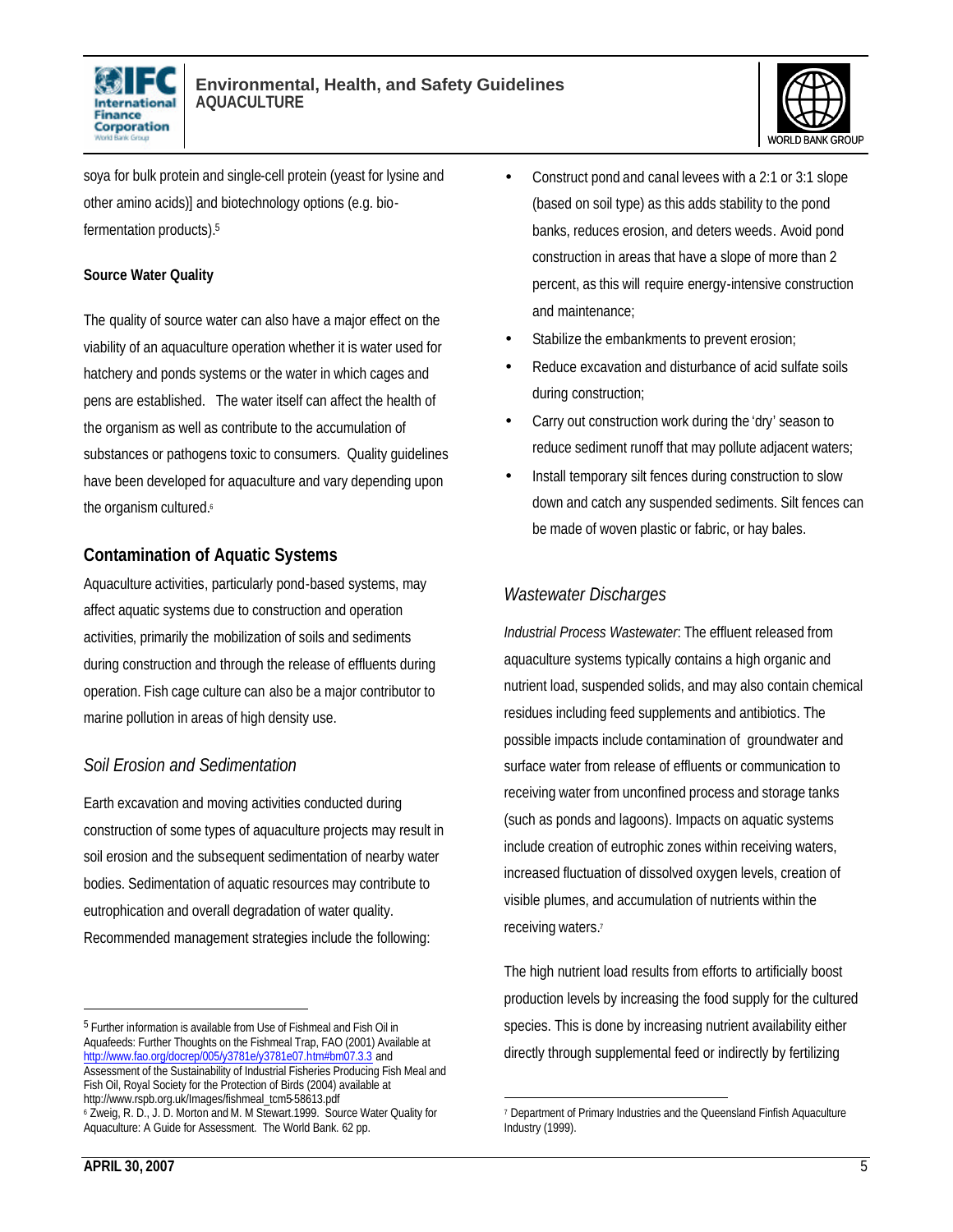



ponds to increase primary productivity. Pond ecosystems have a limited capacity to recycle organic matter and nutrients, and increasing the stocking rate removes this capacity, resulting in the build-up of organic matter, nitrogenous waste, and phosphorus both in the water mass and on the bottom of the pond or pen / cage.<sup>8</sup> The suspended solids are derived from particulate organic matter and erosion of pond floor, walls, and discharge channels.

The chemical residues may include the remains of veterinary drugs (e.g. antibiotics) that may have been applied to the cultivated species, and toxic substances such as formalin and malachite green, a cancer causing agent, that may have been that are used to treat finfish for parasites and their eggs for fungal growth. Malachite green is banned in most countries and must not be used. Formalin should only be used under controlled conditions (e.g. in dipping containers) and with proper care – it should not be introduced directly into production systems.<sup>9</sup>

A range of measures can be taken in pond systems and pen / cage systems to (i) reduce the amount of contamination of the effluent; (ii) prevent pond effluent from entering surrounding water bodies; and (iii) treat the effluent before its release into the receiving waters to reduce contaminant levels. Aquaculture operations in large water bodies, however, are open to the surrounding environment and do not have the second or third options, therefore any contamination takes effect immediately.<sup>10</sup> The following management measures can prevent the contamination of effluent:

#### **Feed**:

- Ensure that pellet feed has a minimum amount of "fines" or feed dust. Fines are not consumed and add to the nutrient load in the water;
- Match the pellet size to the species' life-cycle stage (e.g. smaller pellets should be fed to fry or juvenile animals to reduce the unconsumed fraction);
- Regularly monitor feed uptake to determine whether it is being consumed and adjust feeding rates accordingly. Feed may be wasted due to overfeeding or not feeding at the right time of day;
- Where feasible, use floating or extruded feed pellets as they allow for observation during feeding time;
- Store feed in cool, dry facilities and ideally for no longer than 30 days to avoid reduction in vitamin contents. Moldy feed should never be used as it may cause disease;
- Spread feed as evenly as possible throughout the culture system, ensuring that as many animals as possible have access to the feed. Some species are highly territorial, and uneaten feed adds to the nutrient load;
- Feed several times a day, especially when animals are young, allowing better access to food, better feed conversion ratios and less waste;
- Halt feeding at a suitable interval before harvest to eliminate the presence of food and / or fecal material in the animal's gut;
- During harvesting, contain and disinfect blood water and effluent to reduce the risk of disease spread and to contain effluent matter.

#### **Other organic materials**:

- Perform slaughter and processing in an area where the effluent is contained;
- Prevent effluent leakage from harvest rafts and bins by using harvest bins in good condition with sealed bin liners and secure lids and bindings;

e<br>B Center for Tropical and Subtropical Aquaculture (2001).

<sup>9</sup> Because the use of these highly toxic substances is primarily an occupational health and safety issue, refer to the Occupational Health and Safety section for a more detailed review of their application and for practical guidance. <sup>10</sup> Aquaculture is also somewhat self-regulating in that if the water is highly eutrophic or laden with dissolved or particulate nutrients or BOD, this will adversely affect many cultured organism and thus would be counterproductive not to manage it to a high quality level. This would somewhat reduce impacts of effluents.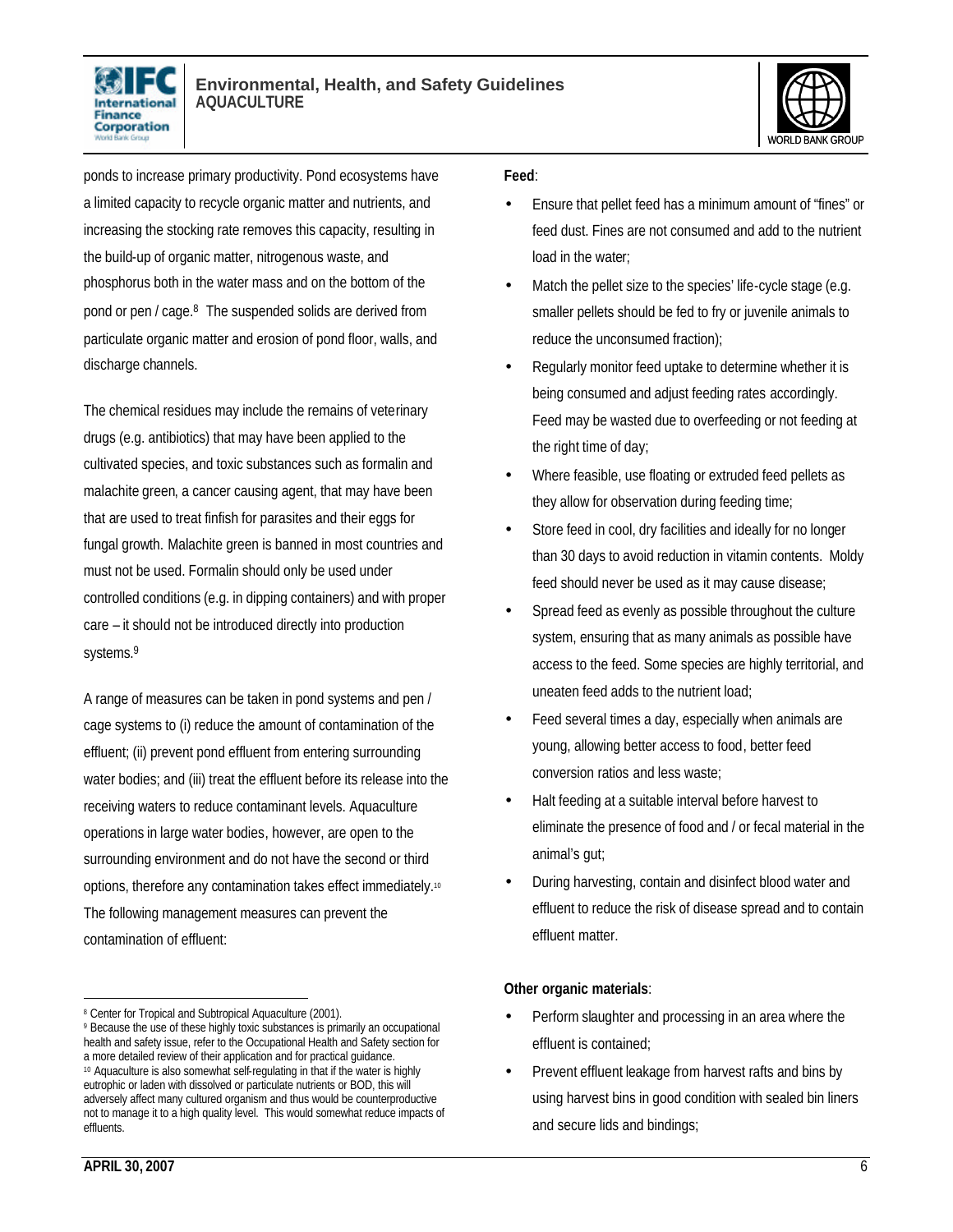



• Equip off-loading bays with a waterproof apron and surround with a bund to contain potential spills and prevent contamination with effluent.<sup>11</sup>

#### **Suspended solids**:

- Avoid discharging waters from ponds while they are being harvested with nets, as this will add to the suspended solids in the effluent drainage;
- If feasible, use partial draining techniques to empty ponds that have been harvested. The last 10–15 percent of pond water contains the highest quantities of dissolved nutrients, suspended solids, and organic matter. After harvest, hold the remaining water in the pond for a number of days before discharge, or transfer to a separate treatment facility.

#### **Fertilizers**:

- Plan the rate and mode of application of fertilizers to maximize utilization and prevent over-application, taking into account predicted consumption rates;
- Increase the efficiency of application and dispersion through such practices as dilution of liquid fertilizers or solution of granulated fertilizers prior to application. Other options include the use of powdered fertilizers or the placement of powdered fertilizer bags in shallow water to allow solution and dispersion;
- Consider the use of time-released fertilizer in which resin coated granules release nutrients into the pond water, with the rate of release corresponding to water temperature and movement;
- Avoid the use of fertilizers containing ammonia or ammonium in water with pH of 8 or above to avoid the formation of toxic unionized ammonia  $(NH<sub>3</sub>)$ ;<sup>12</sup>
- Depending on the system (e.g., freshwater aquaculture), grow organic fertilizer (e.g. natural grass) in the pond basin after harvest;
- Initiate pond fertilization only in static ponds with no pond water overflow that can impact downstream waters and watersheds;
- Conduct pond fertilization to avoid or minimize consequences of potential runoff due to floods or heavy rain and avoid application to overflowing ponds.

#### **Chemicals**:

- Design the pond depth to reduce the need for chemical control of aquatic weeds and reduce thermal stratification;
- Do not use antifoulants to treat cages and pens. The chemically active substances used in antifouling agents are very poisonous and highly stable in an aquatic environment. Clean nets manually or in a net washing machine.

The following management measures can be taken in pondbased systems to prevent pond effluent from entering surrounding water bodies:

- In some fish systems, avoid automatic drainage of ponds at the end of the production cycle as the same pond water may be used to cultivate several crop rotations of certain species (e.g. catfish);<sup>13</sup>
- Reuse water from harvested ponds by pumping it into adjacent ponds to help complement their primary productivity, provided that the level of BOD is controlled; This process is called "bloom seeding," and requires careful timing of harvests;
- Consider the hydrology of the region in the design of the pond system and ensure that the pond embankments are

<sup>1</sup> 13 Not applicable to shrimp farming which requires the drying out of pond bottoms between harvests.

 $\overline{a}$ <sup>11</sup> Shetland Aquaculture (2006).

<sup>12</sup> WRAC (2000).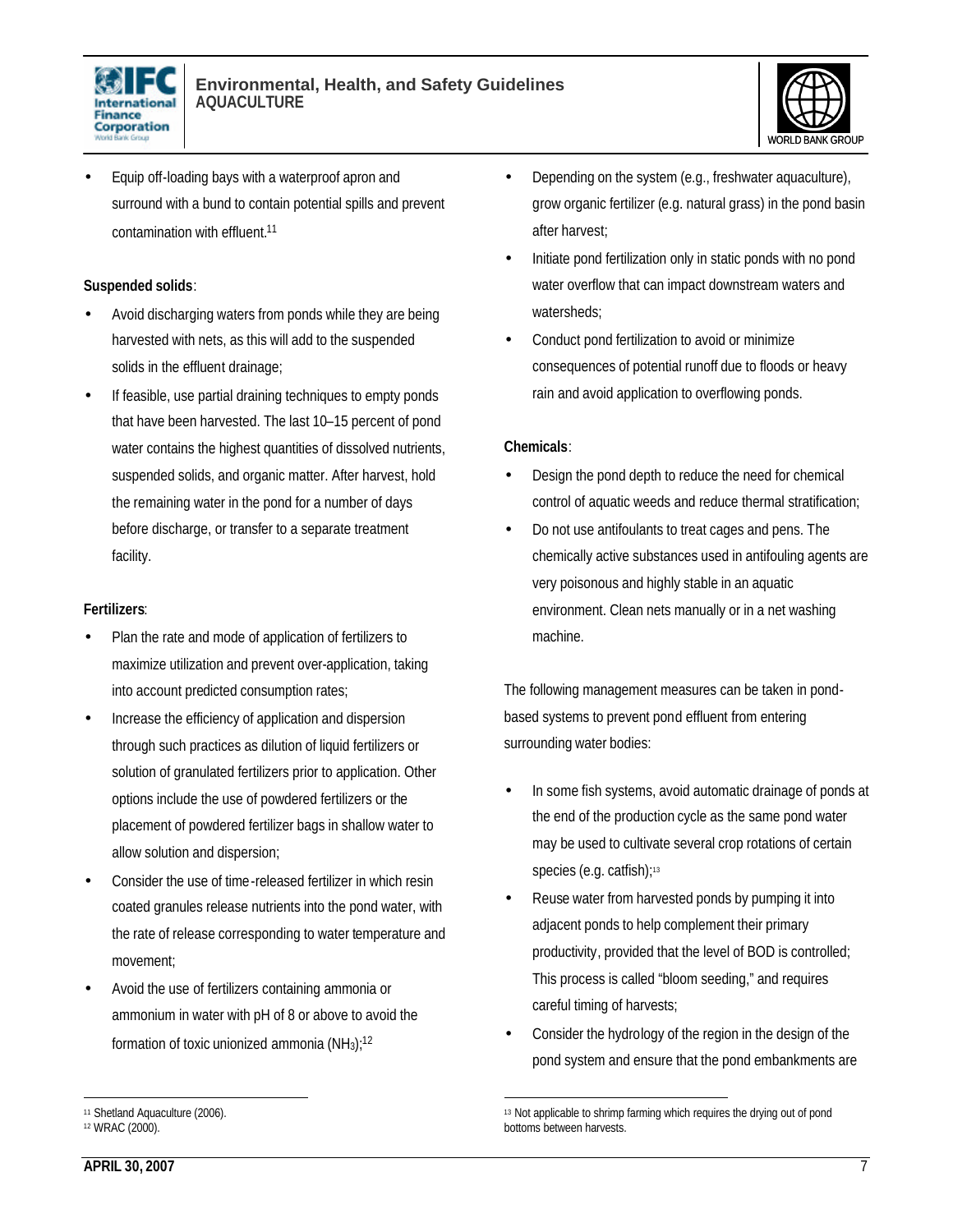



high enough to contain the pond water and prevent loss of effluent during periods of increased rainfall and potential flooding.

*Process Wastewater Treatment*: Techniques for treating industrial process wastewater in this sector include grease traps, skimmers or oil water separators for separation of floatable solids; flow and load equalization; sedimentation for suspended solids reduction using clarifiers or settling ponds; biological treatment, typically aerobic treatment, for reduction of soluble organic matter (BOD); biological nutrient removal for reduction in nitrogen and phosphorus; chlorination of effluent when disinfection is required; dewatering and disposal of residuals; in some instances composting or land application of wastewater treatment residuals of acceptable quality may be possible. Additional engineering controls may be required (i) for removal of residual feed supplements, chemicals, antibiotics, etc. which may pass through the wastewater treatment system, and (ii) to contain and neutralize nuisance odors. For sea water applications, unit operations for wastewater treatment may have to be suitably adapted to the relatively high salinity of the water.

Management of industrial wastewater and examples of treatment approaches are discussed in the **General EHS Guidelines**. Through use of these technologies and good practice techniques for wastewater management, facilities should meet the Guideline Values for wastewater discharge as indicated in the relevant table of Section 2 of this industry sector document.

*Other Wastewater Streams & Water Consumption*: Guidance on the management of non-contaminated wastewater from utility operations, non-contaminated stormwater, and sanitary sewage is provided in the **General EHS Guidelines**. Contaminated streams should be routed to the treatment system for industrial process wastewater. Recommendations to reduce water

consumption, especially where it may be a limited natural resource, are provided in the **General EHS Guidelines**.

#### **Hazardous Materials**

The aquaculture sector may involve the handling and use of hazardous materials (e.g. oil, fertilizers, and other chemicals). Recommendations for the safe storage, handling, and use of hazardous materials, including guidance on oil spills and containment, is provided in the **General EHS Guidelines**.

## **1.2 Occupational Health and Safety**

As a general approach, health and safety management planning should include the adoption of a systematic and structured approach for prevention and control of physical, chemical, biological, and radiological health and safety hazards described in the **General EHS Guidelines**. Occupational health and safety hazards related to the daily operations of the aquaculture sector can be grouped into two categories:

- Physical hazards
- Exposure to chemicals
- Exposure to water borne disease

#### **Physical hazards**

A number of hazards are connected with the daily working routines in aquaculture, including heavy lifts, electric shock, and drowning.

#### *Heavy Lifts*

A number of activities involving heavy lifts are carried out during daily operations (e.g. refilling automatic feeders in the ponds and grading the fish). The following management measures can be taken to reduce exposure of personnel to injuries as a result of heavy lifts:

Use mechanical and / or automated equipment to facilitate lifts heavier than 25 kg;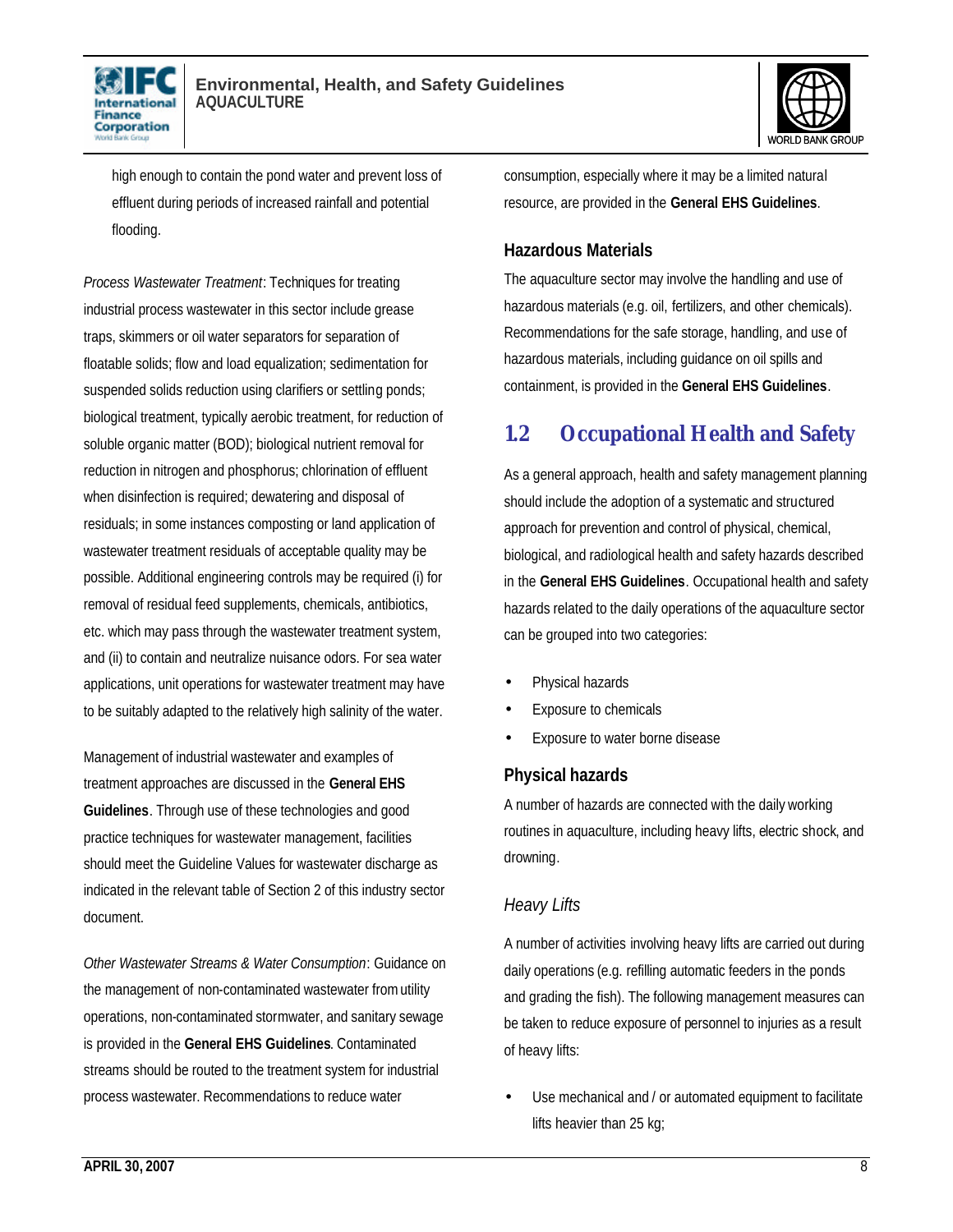



- Design workstations that can be adapted to individual workers, especially if fish are processed post-harvest;
- Construct ponds that are rectangular in shape to facilitate harvesting. If ponds are of sufficient size, and the embankments are at least 2.5 meters wide, vehicles can be used on the embankments to drag harvest seines.

### *Electric Shock*

Electrical devices typically used in aquaculture include manifold and cover water pumps, paddlewheels, and lighting installations. The risk of electrical shock is therefore present during all operations in which the workers are in contact with the water. Measures to reduce the risk of electric shock include:

- Waterproof all electrical installations;
- Ensure that fuses are used and that there is an appropriate connection to the ground;
- Ensure that all cables are intact, waterproof, and without connection;
- Provide training in the correct handling of electric equipment (e.g. pumps and) to avoid the risk of short circuits;
- Employ lock out / tag out procedures.

#### *Drowning*

The risk of drowning is present in almost all aquaculture operations and, especially, in cage aquaculture at sea. Management measures to reduce the risk of drowning among workers and site visitors include the following:

- Provide lifejackets and harnesses with safety clips (karabiners) that lock on to lines or fixed points;
- Ensure that personnel are experienced swimmers;
- Train personnel in safety at sea, including procedures for supervision of personnel;
- Require that personnel wear lifejackets at all times on exposed sites and at sea;
- Where large vessels are used to transport personnel and equipment to marine sites, ensure that the vessel can be securely berthed on the pontoons, reducing the risk of falling into the gap between the vessel and the pontoon.

### **Exposure to Chemicals**

A variety of chemicals may be used in the operation of an aquaculture facility to treat and / or control disease organisms or to facilitate production (e.g. lime, diluted chlorine, or salt). Fertilizers are also generally caustic materials and care should be taken in their application. Recommended guidance for the management of occupational chemical exposure is discussed in the **General EHS Guidelines**.

#### **Water-borne Disease**

Workers may be directly or indirectly exposed to water-borne diseases due to frequent contact with water (ponds) and the close proximity of living quarters to surface water bodies. The potential for transmission of water-borne disease should be addressed as part of the occupational health and safety program including specific additional medical screening for the labor force and implementation of preventive measures (e.g. mosquito nets in living quarters). Additional guidance on the prevention and control of communicable diseases is provided in the **General EHS Guidelines**.

## **1.3 Community Health and Safety**

Community health and safety hazards arising from aquaculture operations include the following:

- Salinization of neighboring agricultural land;
- Effects on water resources;
- Food safety impacts and management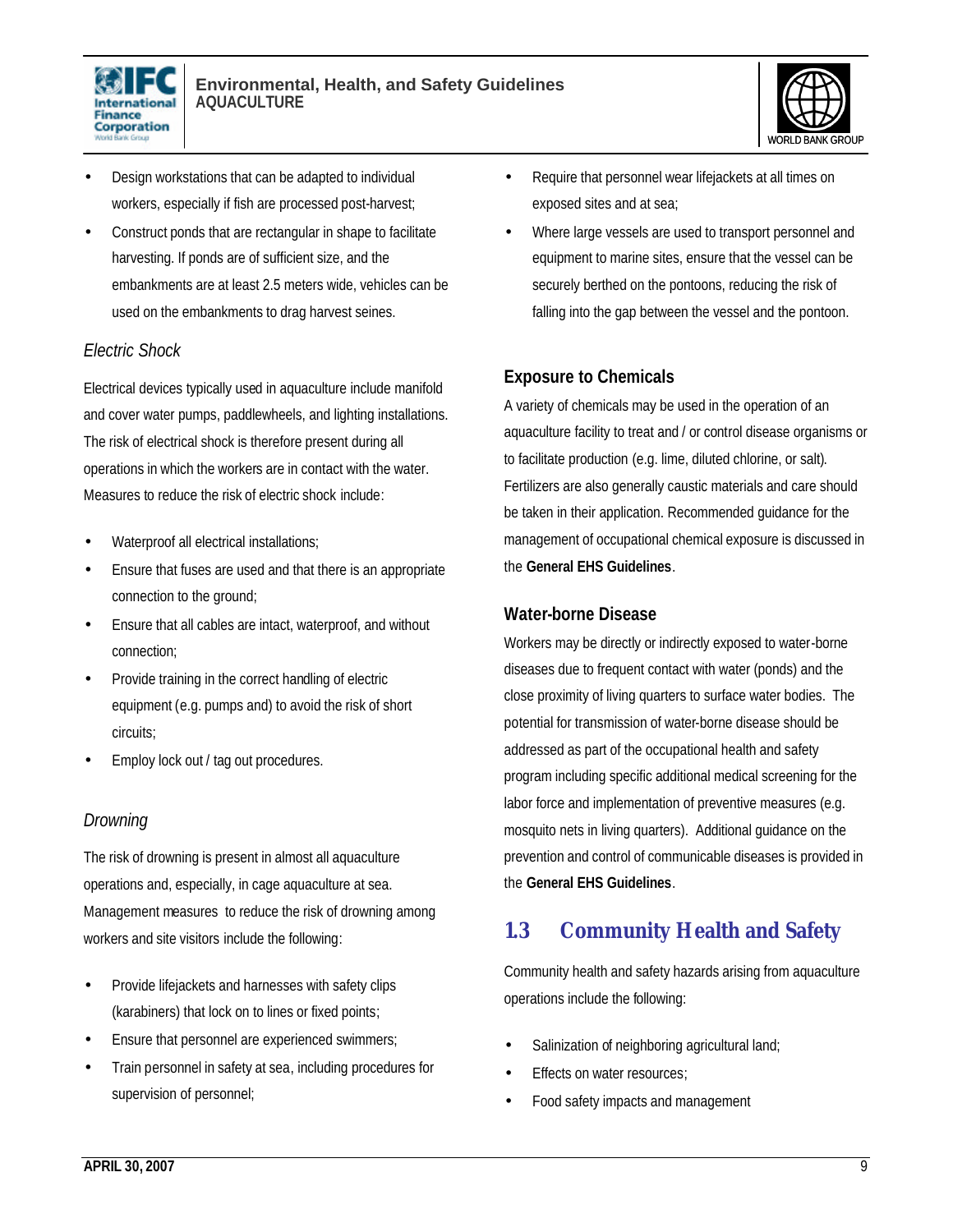



Physical hazards

#### **Effects on Water Resources**

Water resources used in aquaculture may include the sea, estuaries, rivers, lakes, and groundwater. The extraction of water from these resources may result in changes to the natural water regime, potentially affecting fish stocks and commercial / recreational activities (e.g. fisheries and recreational activities downstream of the extraction point), or the availability and quality of groundwater. Water management strategies should target the maintenance of hydrologic conditions which provide water quality and quantity consistent with community needs and uses; and, in the case of coastal facilities, prevent salt water intrusion from affecting drinking and agricultural water supplies.

Aquaculture operations may act as breeding grounds for different insects, especially the mosquito and tsetse fly, thus increasing the risk of insect-borne disease among communities in the region. Operators should plan site design and operation to prevent and control these potential impacts. Additional information is provided in the Disease Prevention section of the **General EHS Guidelines**.

## **Food Safety Impacts and Management**

#### *Development of Resistance to Veterinary Drugs*

The main veterinary drugs used in aquaculture are antibiotics, which are employed to prevent and treat bacterial diseases. Antibiotics are generally administered in feed, having either been added during manufacture or surface-coated onto the pellets by the manufacturer or the farmer. The development of antibiotic resistance by pathogenic bacteria may arise when bacteria acquire resistance to one or more of the antibiotics to which they were formerly susceptible. That resistance eventually makes the antibiotics ineffective in treating specific microbial

diseases in humans.14 In addition, when antibiotics are unintentionally consumed as residues in food, the amount ingested cannot be quantified or monitored and may cause direct health concerns (e.g. aplastic anemia), posing a serious risk to human health. This can also occur with integrated fish farming systems where antibiotic residues, from livestock manures used for fertilizer, can be introduced to fishpond culture.

Recognition of the risks brought about by consumption of veterinary drugs has led to the banning of certain antibiotics in aquaculture production and the establishment of maximum residue limits (MRLs)<sup>15</sup> for those with known risks. Observance of MRLs is required by law under some national jurisdictions and is encouraged elsewhere.<sup>16</sup> Use of resistant strains should be encouraged and good farm practices to maintain healthy fish stocks promoted.

The following actions can be taken to limit the use of antibiotics:

- Vaccination should be adopted where possible as a way of limiting the use of antibiotics;
- Where appropriate, aquaculture facilities should fallow sites on an annual basis as part of a strategy to manage pathogens in pen production units. The minimum fallow period should be four weeks at the end of each cycle;
- Facilities involved in aquaculture production should use a veterinary service on a frequent basis to review and assess the health of the stock and employees' competence and training. With the assistance of the veterinary service,

<sup>14</sup> FAO (2002b).

<sup>15</sup> Annex IV of Regulation 2377/90/EEC lists nine substances that may not be used in food-producing species because no safe level of residue can be determined: chloramphenicol, chloroform, chlorpromazine, colchicine, dapsone, dimetridazole, metronidazole, nitrofurans (including furazolidone), and ronidazole.

<sup>16</sup> The *Codex Alimentarius* contains maximum residue limits (MRLs) for veterinary drug residues in all major food products, including salmon and giant prawn. A simple MRL database is provided by FAO/WHO at the following Web site: http://www.codexalimentarius.net/mrls/vetdrugs/jsp/vetd\_q-e.jsp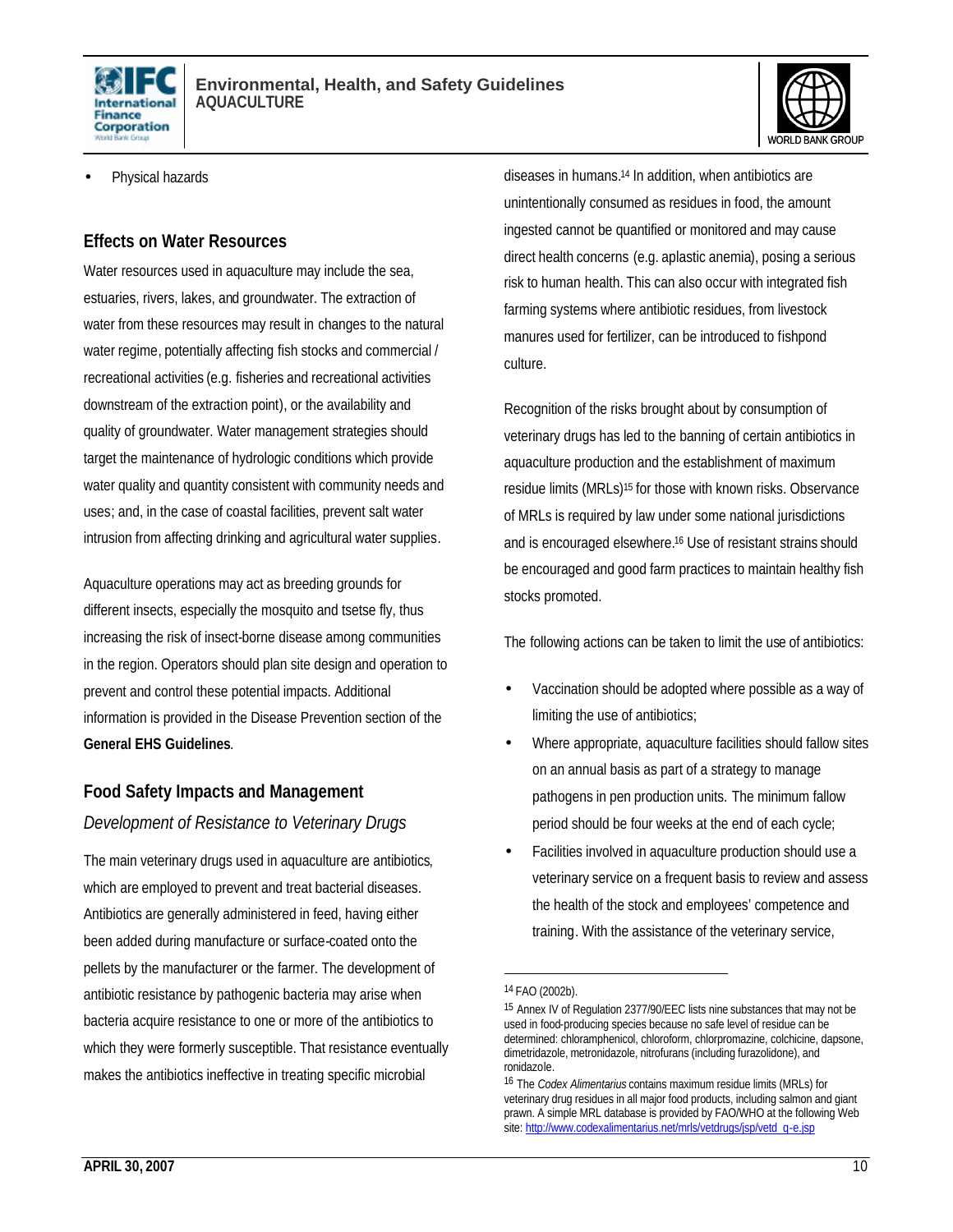



facilities should develop a Veterinary Health Plan to include the following aspects:<sup>17</sup>

- o Summary of major diseases present and potentially present;
- o Disease prevention strategies;
- o Treatments to be administered for regularly encountered conditions;
- o Recommended vaccination protocols;
- o Recommended parasite controls;
- o Medication recommendations for feed or water.

If antibiotics are recommended, the following measures should be considered:

- Apply approved over-the-counter antibiotics in strict accordance with the manufacturer's instructions to ensure responsible use;
- Apply approved antibiotics that are purchased and utilized by prescription under the guidance of a qualified professional;
- Develop a contingency plan covering how antibiotics should be applied following the identification of disease outbreaks;
- Store antibiotics in their original packaging, in a dedicated location that:
	- o Can be locked, is properly identified with signs, and limits access to authorized persons
	- o Can contain spills and avoid uncontrolled release of antibiotics into the surrounding environment
	- o Provides for storage of containers on pallets or other platforms to facilitate the visual detection of leaks
- Avoid stockpiles of waste antibiotics by adopting a "first-in, first-out" principle so that they do not exceed their

expiration date. Any expired antibiotics should be disposed of in compliance with national regulations.

## **Physical Hazards**

Communities may be exposed to a number of physical hazards, including drowning, associated with the presence of pond systems or other project infrastructure in proximity or in between community areas, requiring frequent crossing and physical interaction. Community use should be taken into consideration in the design of access routes, for example by providing wide enough walking areas with fall protection along potentially hazardous locations.

## **2.0 Performance Indicators and Monitoring**

## **2.1 Environment**

Table 1 presents effluent guidelines for this sector. Guideline values for process emissions and effluents in this sector are indicative of good international industry practice as reflected in relevant standards of countries with recognized regulatory frameworks. These guidelines are achievable under normal operating conditions in appropriately designed and operated facilities through the application of pollution prevention and control techniques discussed in the preceding sections of this document. These levels should be achieved, without dilution, at least 95 percent of the time that the plant or unit is operating, to be calculated as a proportion of annual operating hours. Deviation from these levels in consideration of specific, local project conditions should be justified in the environmental assessment.

Emissions guidelines are applicable to process emissions. Combustion source emissions guidelines associated with steam- and power-generation activities from sources with a capacity equal to or lower than 50 MWth are addressed in the

<sup>17</sup> For more information, see EUREPGAP guidance on integrated aquaculture assurance at: http://www.eurepgap.org/fish/Languages/English/index\_html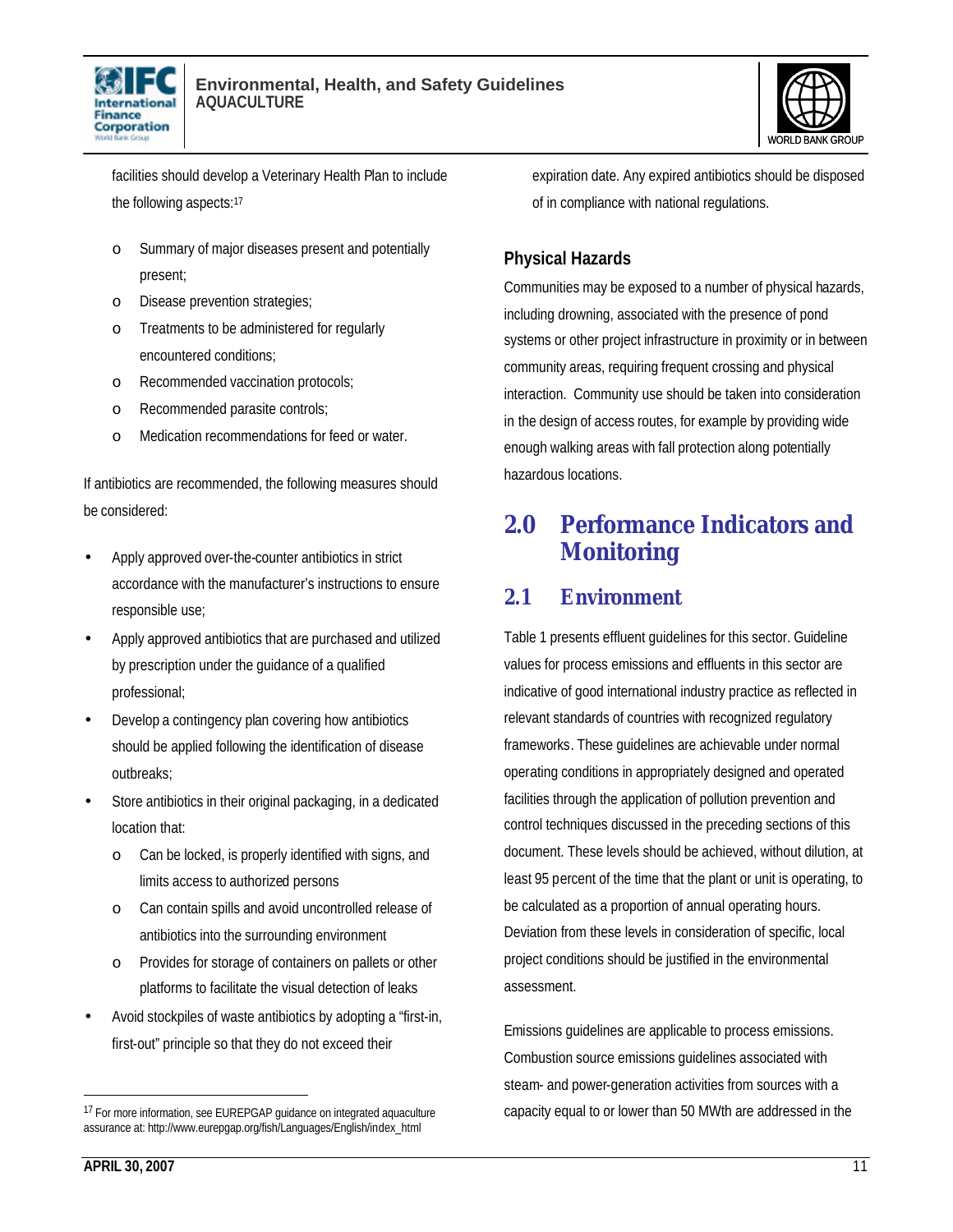



**General EHS Guidelines** with larger power source emissions addressed in the **EHS Guidelines for Thermal Power**. Guidance on ambient considerations based on the total load of emissions is provided in the **General EHS Guidelines**.

Effluent guidelines are applicable for direct discharges of treated effluents to surface waters for general use. Site-specific discharge levels may be established based on the availability and conditions in use of publicly operated sewage collection and treatment systems or, if discharged directly to surface waters, on the receiving water use classification as described in the **General EHS Guidelines**.

| Table 1. Effluent levels for aquaculture   |                                              |                        |  |
|--------------------------------------------|----------------------------------------------|------------------------|--|
| <b>Pollutants</b>                          | <b>Units</b>                                 | <b>Guideline Value</b> |  |
| pH                                         | рH                                           | $6 - 9$                |  |
| BOD <sub>5</sub>                           | mq/l                                         | 50                     |  |
| COD                                        | mq/l                                         | 250                    |  |
| <b>Total nitrogen</b>                      | mq/l                                         | 10                     |  |
| Total phosphorus                           | mq/l                                         | $\overline{2}$         |  |
| Oil and grease                             | mg/l                                         | 10                     |  |
| <b>Total suspended solids</b>              | mq/l                                         | 50                     |  |
| Temperature increase                       | $^{\circ}C$                                  | < 3b                   |  |
| Total coliform bacteria                    | MPN <sup>a</sup> / 100 ml                    | 400                    |  |
| Active Ingredients /<br><b>Antibiotics</b> | To be determined on a case specific<br>hasis |                        |  |
| Notes:                                     |                                              |                        |  |

a MPN = Most Probable Number

**b** At the edge of a scientifically established mixing zone which takes into account ambient water quality, receiving water use, potential receptors and assimilative capacity

## **Environmental Monitoring**

Environmental monitoring programs for this sector should be implemented to address all activities that have been identified to have potentially significant impacts on the environment, during normal operations and upset conditions. Environmental

monitoring activities should be based on direct or indirect indicators of emissions, effluents, and resource use applicable to the particular project. Monitoring frequency should be sufficient to provide representative data for the parameter being monitored. Monitoring should be conducted by trained individuals following monitoring and record-keeping procedures and using properly calibrated and maintained equipment. Monitoring data should be analyzed and reviewed at regular intervals and compared with the operating standards so that any necessary corrective actions can be taken. Additional guidance on applicable sampling and analytical methods for emissions and effluents is provided in the **General EHS Guidelines**.

## **2.2 Occupational Health and Safety**

## **Occupational Health and Safety Guidelines**

Occupational health and safety performance should be evaluated against internationally published exposure guidelines, of which examples include the Threshold Limit Value (TLV®) occupational exposure guidelines and Biological Exposure Indices (BEIs®) published by American Conference of Governmental Industrial Hygienists (ACGIH),18 the Pocket Guide to Chemical Hazards published by the United States National Institute for Occupational Health and Safety (NIOSH),<sup>19</sup> Permissible Exposure Limits (PELs) published by the Occupational Safety and Health Administration of the United States (OSHA),<sup>20</sup> Indicative Occupational Exposure Limit Values published by European Union member states,<sup>21</sup> or other similar sources.

## **Accident and Fatality Rates**

Projects should try to reduce the number of accidents among project workers (whether directly employed or subcontracted) to

 $\overline{a}$ <sup>18</sup> Available at: http://www.acgih.org/TLV/ and http://www.acgih.org/store/

<sup>19</sup> Available at: http://www.cdc.gov/niosh/npg/

<sup>20</sup> Available at:

http://www.osha.gov/pls/oshaweb/owadisp.show\_document?p\_table=STANDAR DS&p\_id=9992

<sup>21</sup> Available at: http://europe.osha.eu.int/good\_practice/risks/ds/oel/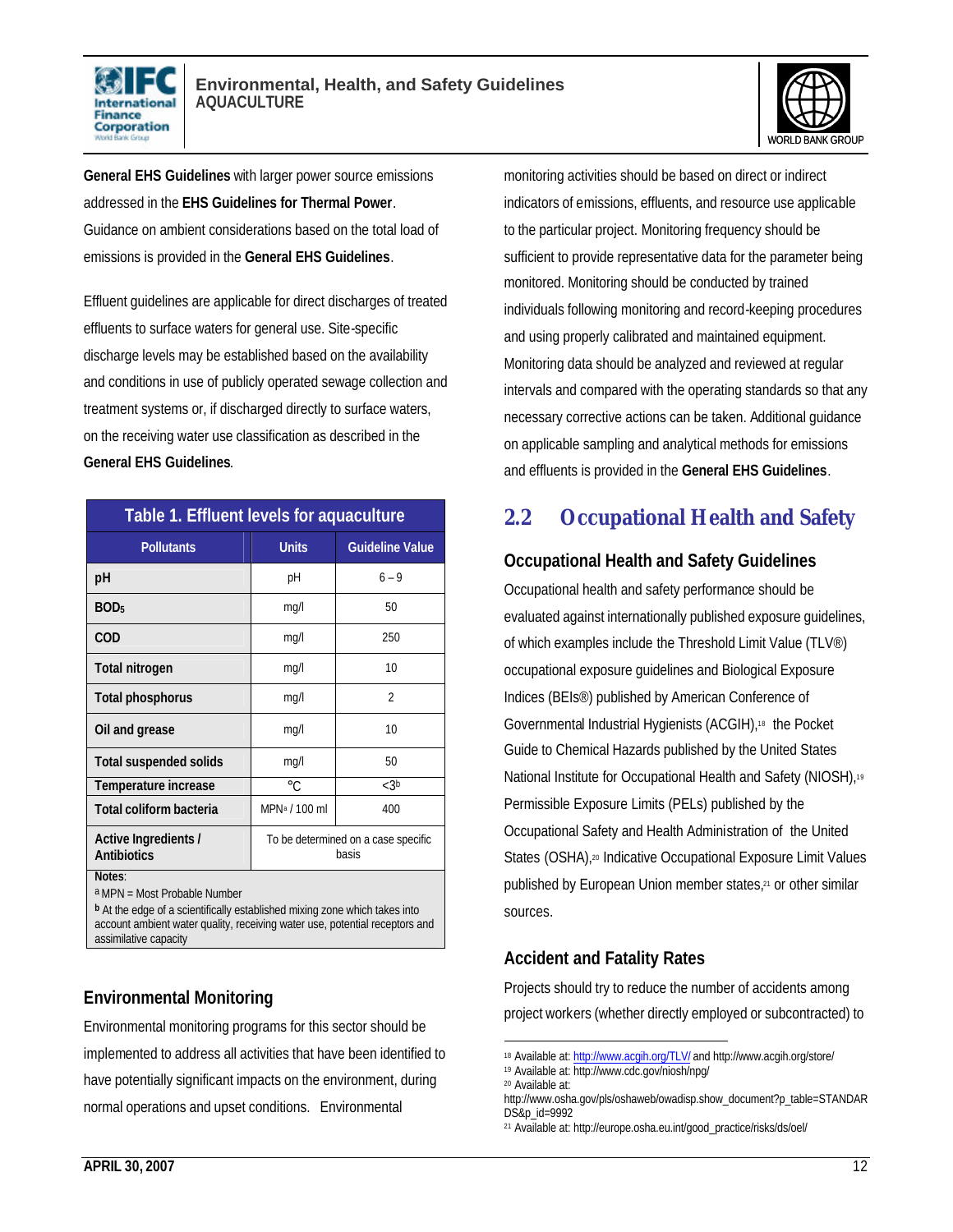



a rate of zero, especially accidents that could result in lost work time, different levels of disability, or even fatalities. Facility rates may be benchmarked against the performance of facilities in this sector in developed countries through consultation with published sources (e.g. US Bureau of Labor Statistics and UK Health and Safety Executive)<sup>22</sup>.

### **Occupational Health and Safety Monitoring**

The working environment should be monitored for occupational hazards relevant to the specific project. Monitoring should be designed and implemented by accredited professionals as part of an occupational health and safety monitoring program. <sup>23</sup> Facilities should also maintain a record of occupational accidents, diseases, and dangerous occurrences and other kinds of accident. Additional guidance on occupational health and safety monitoring programs is provided in the **General EHS Guidelines**.

l

<sup>22</sup> Available at: http://www.bls.gov/iif/ and

http://www.hse.gov.uk/statistics/index.htm

<sup>&</sup>lt;sup>23</sup> Accredited professionals may include certified industrial hygienists, registered

occupational hygienists, or certified safety professionals or their equivalent.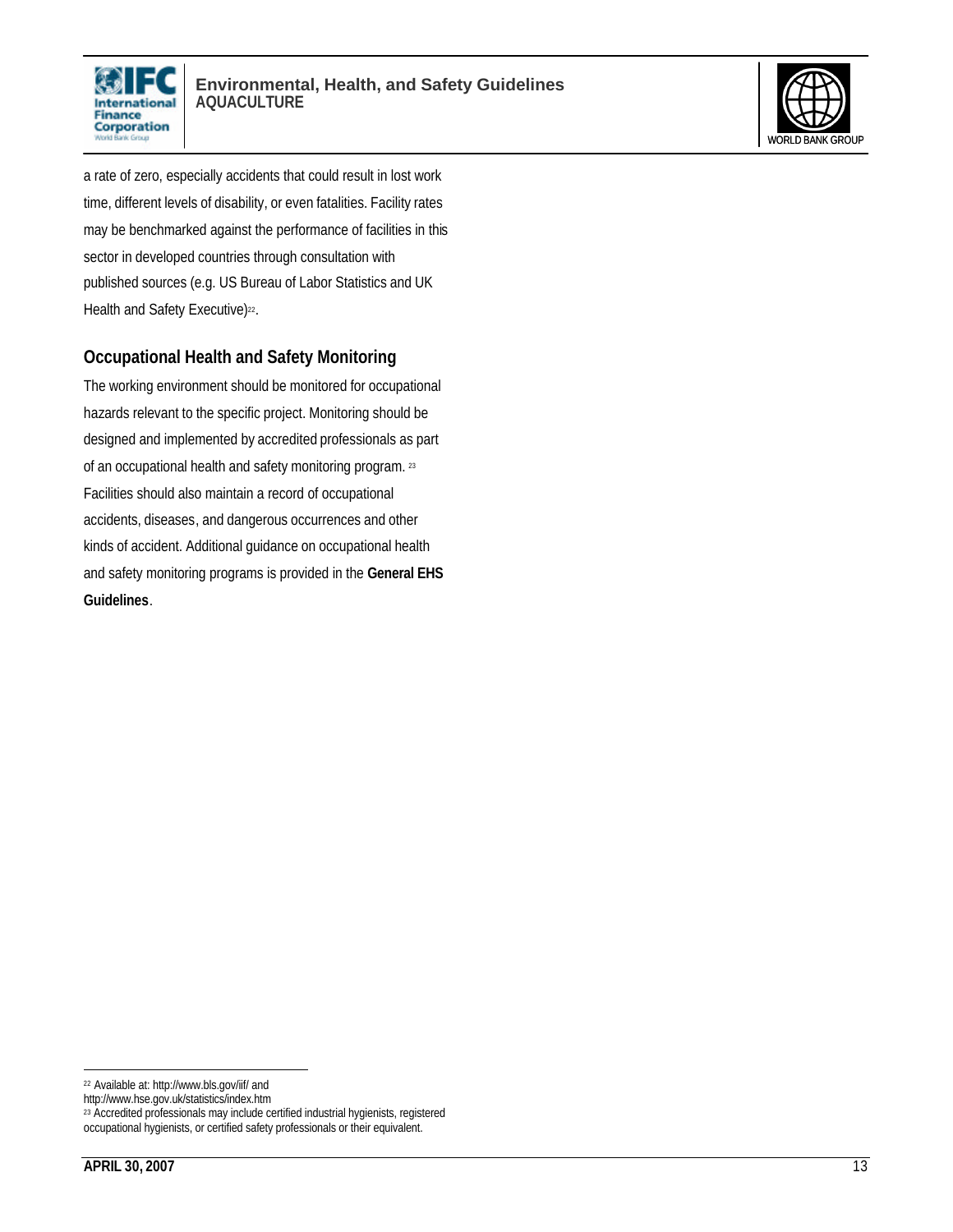



## **3.0 References and Additional Sources**

Center for Tropical and Subtropical Aquaculture. 2001. Best Management Practices for Hawaiian Aquaculture. Publication No. 148. Waimanalo, Hawaii. Available at http://govdocs.aquake.org/cgi/reprint/2003/526/5260130.pdf

Department of Primary Industries and the Queensland Finfish Aquaculture Industry. 1999. Industry Environmental Code of Best Practice for Freshwater Finfish Aquaculture. Prepared by Dallas J Donovan, Kuruma Australia Pty Ltd. Queensland: Department of Primary Industries. Available at http://www.abfa.info/PDFS/Codeed2.pdf

Division of Applied Biosciences, Faculty of Fisheries, Graduate School of Agriculture, Kyoto University. 2004. Nitrogen and Phosphorus Budget in Coastal and Marine Cage Aquaculture and Impacts of Effluent Loading on Ecosystems?: Review and Analysis Towards Model Development (Abstract). Kyoto: Division of Applied Biosciences. Available at http://www.ncbi.nlm.nih.gov/entrez/ query.fcgi?cmd=Retrieve&db=PubMed&list\_uids=15664033&dopt=Abstract

Euro-Retailer Produce Working Group (EUREP). EUREGAP. Available at: http://www.eurepgap.org/Languages/English/index\_html

Food and Agriculture Organization of the United Nations (FAO). 1991. A Strategy for Aquaculture Development in Latin America. Rome: FAO. Available at

http://www.fao.org/documents/show\_cdr.asp?url\_file=/docrep/008/u1780e/U178 0E05.htm

FAO. 1997. Technical Guidelines for Responsible Fisheries 5. Aquaculture Development. Rome: FAO. Available at ftp://ftp.fao.org/docrep/fao/003/ W4493e/W4493e00.pdf

FAO. 2001. Report of the Technical Consultation on Legal Frameworks and Economic Policy Instruments for Sustainable Commercial Aquaculture in Africa South of the Sahara. Arusha, United Republic of Tanzania, 4–7 December 2001. Rome: FAO. Available at http://www.fao.org/documents/show\_cdr.asp? url\_file=/DOCREP/005/Y3575B/Y3575B00.HTM

FAO. 2002a. FAO Fisheries Technical Paper 428. Farming Freshwater Prawns. A Manual for the Culture of the Giant River Prawn (Macrobrachium rosenbergii). Technical Guidelines for Responsible Fisheries 5. Rome: FAO. Available at http://www.fao.org/documents/ show\_cdr.asp?url\_file=/docrep/005/y4100e/y4100e00.htm

FAO. 2002b. The State of the World's Fisheries and Aquaculture (SOFIA). Rome: FAO. Available at http://www.fao.org/documents/show\_cdr.asp? url\_file=/docrep/005/y7300e/y7300e06.htm

FAO. Code of Conduct for Responsible Fisheries. Rome: FAO. Available at http://www.fao.org/documents/ show\_cdr.asp?url\_file=/DOCREP/005/v9878e/v9878e00.htm

FAO and World Health Organization (WHO). 1962–2005. Codex Alimentarius. Geneva: FAO and WHO. Available at http://www.codexalimentarius.net/web/index\_en.jsp

Federation of European Aquaculture Producers (FEAP). 2000. Code of Conduct for European Aquaculture. Brussels: FEAP. Available at http://www.feap.info/FileLibrary /6/FEAP%20Code%20of%20Conduct.pdf

Francis-Floyd, R. 1996. Use of Formalin to Control Fish Parasites. College of Veterinary Medicine, Florida Cooperative Extension Service, Institute of Food and Agricultural Sciences, University of Florida. Gainesville, FL: College of Veterinary Medicine. Available at http://edis.ifas.ufl.edu/VM061

Green, Bartholomew W. 2000. Level of Adoption of Selected Good Management Practices on Penaeid Shrimp Farms in Honduras. 36849-5419. Department of Fisheries and Allied Aquacultures, Auburn University. Auburn: Auburn University. Available at http://www.ag.auburn.edu/fish/

United Kingdom (UK) Health and Safety Executive (HSE). 2005a. Fatal Injuries Report 2004/05. Fatal Injuries in Farming, Forestry and Horticulture. Part 3: Non-Fatal Injuries in the Agricultural Sector, 1994/95–2003/04, pp.42–46. London: HSE. Available at http://www.hse.gov.uk/agriculture/pdf/fatal0405.pdf

UK HSE. 2005b. United Kingdom, Fatal Injuries Report 2004/05. Fatal Injuries in Farming, Forestry and Horticulture. Part 2: Analysis of Reportable Fatal Injuries in the Agricultural Sector, 1994/95–2003/04. p 23. London: HSE. Available at http://www.hse.gov.uk/agriculture/pdf/fatal0405.pdf

National Committee for Research Ethics in Science and Technology (NENT). 1995. The Holmenkollen Guidelines for Sustainable Industrial Fish Farming. Oslo: NENT.

National Committee for Research Ethics in Science and Technology. 1998. The Holmenkollen Guidelines for Sustainable Aquaculture. (Supercede the Holmenkollen Guidelines for Sustainable Industrial Fish Farming). Oslo: NENT. Available at http://www.ntva.no/rapport/aqua/report.htm

Northern Central Regional Aquaculture Center (NCRAC). 1992. Pond Culture of Walleye Fingerlings. Fact Sheet Series # 102. March 1992. In cooperation with the US Department of Agriculture (USDA). East Lansing, MI: NCRAC. Available at http://aquanic.org/publicat/usda\_rac/fact.htm

OSPAR Commission. 1992. Convention for the Protection of the Marine Environment of the North East Atlantic. OSPAR. Available at http://www.ospar.org/eng/html/welcome.html

Shetland Aquaculture. 2006. A Code of Good Practice for Scottish Finfish Aquaculture , January 2006. Lerwick: Shetland Aquaculture. Available at http://www.shetlandaquaculture.com/code-of-good-practice

Southern Regional Aquaculture Center (SRAC). 1998. Fertilization of Fish Fry Ponds. SRA Publication No. 469. In cooperation with the US Department of Agriculture (USDA). Stoneville, MS: SRAC. Available at http://aquanic.org/publicat/usda\_rac/fact.htm

SRAC. 1999. Fertilization of Fish Ponds. SRA Publication No. 471. In cooperation with the US Department of Agriculture (USDA). Stoneville, MS: SRAC. Available at http://aquanic.org/publicat/usda\_rac/fact.htm

United Nations Environment Programme (UNEP). 2001. Stockholm Convention on Persistent Organic Pollutants. Stockholm: UNEP. Available at http://www.pops.int/documents/convtext/convtext\_en.pdf

United Nations Educational, Scientific and Cultural Organization (UNESCO). 1971. Convention on Wetlands of International Importance especially as Waterfowl Habitat (as amended in 1982 and 1987). Paris: UNESCO. 1994. Available at http://portal.unesco.org/en/ev.php-URL\_ID=15398&URL\_DO=DO\_TOPIC&URL\_SECTION=201.html

US Environmental Protection Agency (EPA). 2001. Office of Water, Engineering and Analysis Division. Update and Overview of the Effluent Limitations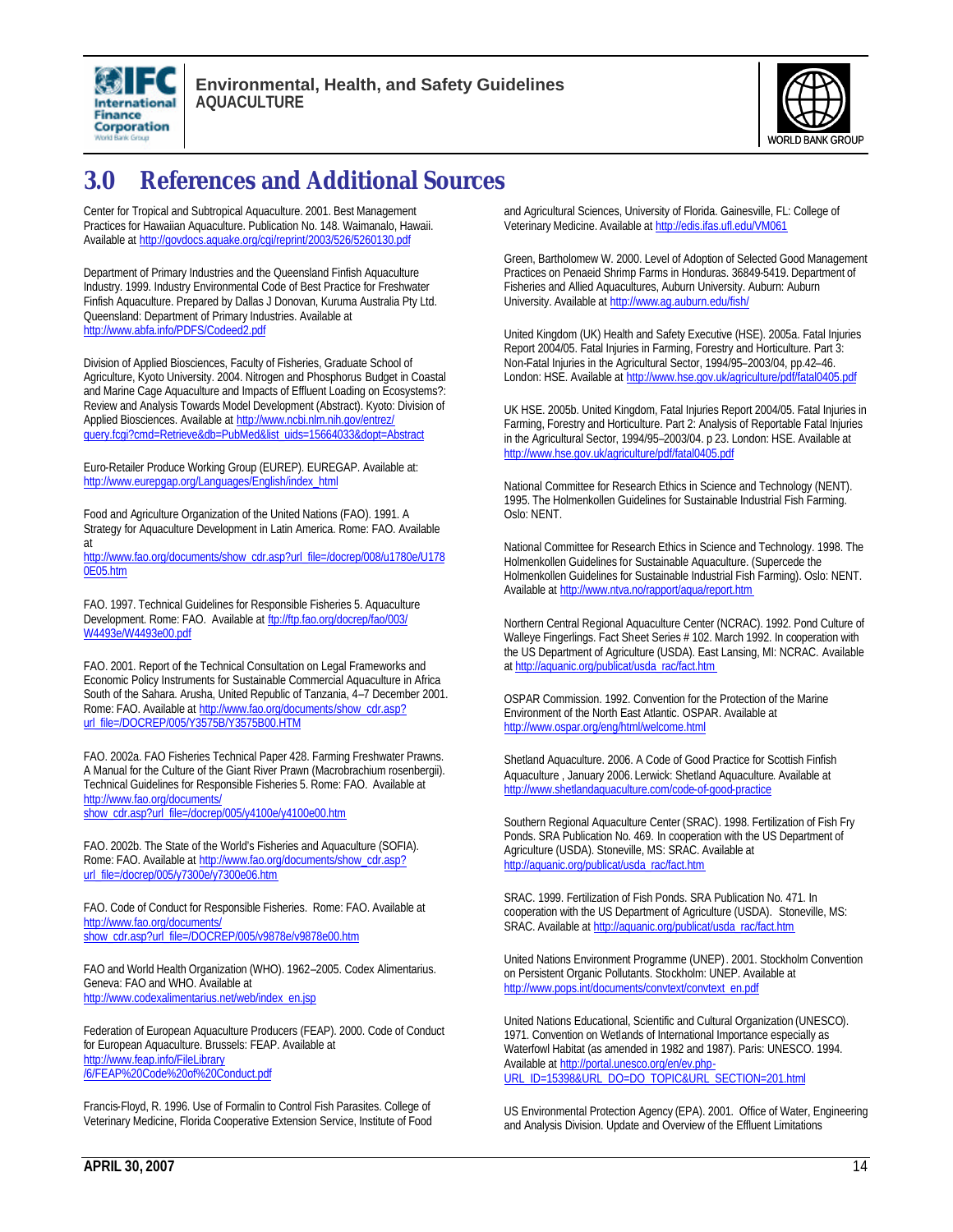



Guidelines and Standards for the Aquaculture Industry. NCRAC Meeting. 16–18 February, 2001. Washington, DC: US EPA. Available at http://aquanic.org/jsa/ effluents/EPA%20presentation%20at%20NCRAC.htm

United States (US) Bureau of Labor Statistics (BLS). 2004a. Census of Fatal Occupational Injuries Charts, 1992–2004. Table (p.10): Number and rate of fatal occupational injuries by private industry sector, 2004.) Washington, DC: BLS. Available at http://www.bls.gov/iif/oshwc/cfoi/cfch0003.pdf

US BLS. 2004b. Industry Injury and Illness Data — 2004. Supplemental News Release Tables. Table SNR05: Incident rate and number of nonfatal occupational injuries by industry, 2004. Washington, DC: BLS. Available at http://www.bls.gov/iif/home.htm

US Department of Commerce, National Oceanic and Atmospheric Administration (NOAA). 2005. National Offshore Aquaculture Act of 2005. Washington, DC: NOAA. Available at http://www.nmfs.noaa.gov/mediacenter/aquaculture/docs/ 03\_National%20Offshore%20Aquaculture%20Act%20FINAL.pdf

US Department of Commerce, NOAA National Marine Fisheries Service (NMFS). Code of Conduct for Responsible Aquaculture Development in the US Exclusive Economic Zone. Washington, DC: NMFS. Available at http://www.nmfs.noaa.gov/trade/AQ/AQCode.pdf

US Food and Drug Administration (FDA). 2001. Center for Food Safety & Applied Nutrition. Fish and Fisheries Products Hazards and Controls Guidance: Third Edition. Washington, DC: US FDA. Available at http://www.cfsan.fda.gov/~comm/haccp4.html

United States Joint Subcommittee on Aquaculture (JSA) Working Group on Quality Assurance in Aquaculture Production. 2001. Guide to Drug, Vaccine and Pesticides in Aquaculture. Washington, DC: JSA. Available at http://aquanic.org/jsa/wgqaap/ drugguide/aquaculture\_drug\_quide.pdf

World Bank, ISME, cenTER Aarhus. 2003. Draft Code of Conduct for the Sustainable Management of Mangrove Ecosystems. Prepared by Professor Donald J. Macintosh and Dr. Elizabeth C. Ashton. Washington, DC: World Bank. Available at

http://www.mangroverestoration.com/MBC\_Code\_AAA\_WB070803\_TN.pdf

World Bank. 2005. The NEPAD Action Plan for the Development of African Fisheries and Aquaculture. Washington, DC: World Bank. Available at http://siteresources.worldbank.org/ INTARD/Resources/ACTION\_PLAN\_endorsed.pdf

#### **International and regional codes**

FAO Code of Conduct for Responsible Fisheries: http://www.fao.org/documents/show\_cdr.asp?url\_file=/DOCREP/005/v9878e/v9 878e00.htm

FAO Technical Guidelines for Responsible Fisheries

- o Aquaculture Development, 1997 ftp://ftp.fao.org/docrep/fao/003/W4493e/W4493e00.pdf
- o Aquaculture Development 1. Good Aquaculture Feed Practice, 2001 ftp://ftp.fao.org/docrep/fao/005/y1453e/y1453e00.pdf
- o Integration of Fisheries into coastal area management, 1996 ftp://ftp.fao.org/docrep/fao/003/W3593e/W3593e00.pdf
- o Precautionary approach to capture fisheries and species introductions, 1996http://www.fao.org/documents/show\_cdr.asp?url\_file=/DOCRE W3592E00.HTM
- o Responsible Fish Utilization, 1998 ftp://ftp.fao.org/docrep/fao/003/w9634e/w9634e00.pdf
- o Guidelines on the collection of structural aquaculture statistics,1997

#### **Species introductions and Biodiversity**

FAO Technical Paper, International Introductions of Inland Aquatic Species 1988 http://www.fao.org/docrep/x5628E/x5628e00.htm#Contents

Convention on International Trade in Endangered Species of Wild Fauna and Flora (CITES), 1973. http://www.cites.org/

Convention on Biological Diversity (CBD), 1992. http://www.biodiv.org/convention/articles.asp

ICES/EIFAC Code of Practice on the Introductions and Transfers of Marine Organisms, 2004 http://www.ices.dk/reports/general/2004/ICESCOP2004.pdf

EIFAC Code of Practice and Manual of Processes for Consideration of Introductions and Transfers of Marine and Freshwater Organisms, 1988.

European Inland Fisheries Advisory http://cdserver2.ru.ac.za/cd/011120\_1/Aqua/SSA/codes.htm

#### **Health management and best practice**

CODEX Alimentarius. http://www.codexalimentarius.net/web/standard\_list.do?lang=en

International Aquatic Animal Health Code, 2005. http://www.oie.int/eng/normes/fcode/a\_summry.htm

FAO/NACA Asia Regional Technical Guidelines on Health Management for the Responsible Movement of Live Aquatic Animals and the Beijing Consensus and Implementation Strategy, 2000.

http://www.fao.org/documents/show\_cdr.asp?url\_file=/DOCREP/005/X8485E/x8 485e02.htm

FAO/NACA Manual of Procedures for the Implementation of the Asia Regional Technical Guidelines on Health Management for the Responsible Movement of Live Aquatic Animals. 2001. http://www.fao.org/documents/show\_cdr.asp?url\_file=/DOCREP/005/Y1238E/Y1

238E00.HTM

FAO/NACA Asia Diagnostic Guide to Aquatic Animal Diseases, 2001 http://www.fao.org/documents/show\_cdr.asp?url\_file=/DOCREP/005/Y1679E/Y1 679E00.HTM

Better-practice approaches for culture-based fisheries development in Asia http://www.aciar.gov.au/web.nsf/att/ACIA-6M98FT/\$file/CBF\_manual.pdf

Holmenkollen Guidelines for Sustainable Aquaculture, 1998. http://www.ntva.no/rapport/aqua.htm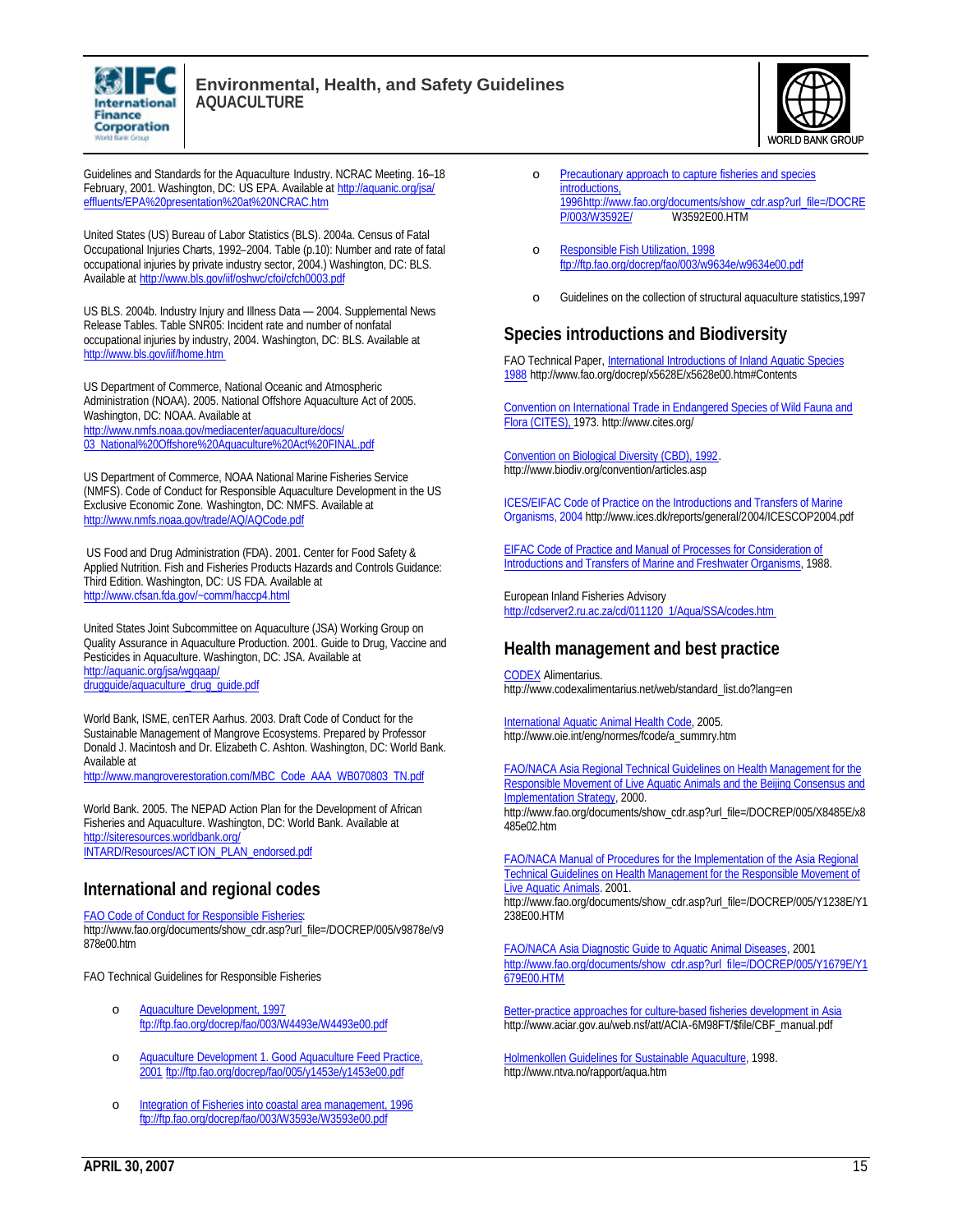



Development of HARP Guidelines. Harmonised Quantification and Reporting Procedures for Nutrients. SFT Report 1759/2000. TA-1759/2000. ISBN 82- 7655-401-6. http://www.sft.no/publikasjoner/vann/1759/ta1759.pdf

#### **Shrimp culture**

Bangkok FAO Technical Consultation on policies for sustainable shrimp culture, Bangkok, Thailand, 8-11 December 1997.

http://www.fao.org/documents/show\_cdr.asp?url\_file=/DOCREP/006/x0570t/x05 70t00.HTM

Report of the Ad-hoc Expert Meeting on Indicators and Criteria of Sustainable Shrimp Culture, Rome, Italy. 28-30 April 1998. http://www.fao.org/documents/show\_cdr.asp?url\_file=/DOCREP/006/x0570t/x05 70t00.HTM

Code of Practice for Sustainable Use of Mangrove Ecosystems for Aquaculture in Southeast Asia, 2005 http://www.ices.dk/reports/general/2004/ICESCOP2004.pdf

The International Principles for Responsible Shrimp Farming, http://www.enaca.org/modules/mydownloads/singlefile.php?cid=19&lid=755

Codes of Practice for Responsible Shrimp Farming. http://www.gaalliance.org/code.html#CODES

Codes of Practice and Conduct for Marine Shrimp Aquaculture, 2002. http://www.fw.vt.edu/fisheries/Aquaculture\_Center/Power\_Point\_Presentations/F IW%204514/Lecture%209.1%20- %20aquaculture%20and%20environment/shrimpCOP.pdf

#### **National codes and best practices**

**Canada**: National Code on Introductions and Transfers of Aquatic Animals, 2003. Department of Fisheries and Oceans, Government of Canada. http://www.dfo-mpo.gc.ca/science/aquaculture/code/Code2003\_e.pdf

**Chile:** Code of Good Environmental Practices (CGEP) for well-managed salmonoids farms, 2003. http://library.enaca.org/certification/publications/Code\_2003\_ENGLISH.pdf

**India:** Guidelines for Sustainable Development and Management of Brackish Water Aquaculture, 1995**. http://www.mpeda.com/**

**Japan**: Basic Guidelines to Ensure Sustainable Aquaculture Production, 1999.

**Philippines**: Fisheries Code, 1998. http://www.da.gov.ph/FishCode/ra8550a.html

Scotland: Code of practice to avoid and minimise the impact of Infectious Salmon Anaemia (ISA), 2002. http://www.marlab.ac.uk/FRS.Web/Uploads/Documents/ISACodeofPractice.pdf

**Sri Lanka**: **Best Aquaculture Practices (BAP) for Shrimp Framing Industry in Sri** Lanka http://www.naqda.gov.lk/pages/BestAquaculturePracticeMethods.htm

**Thailand:** Thailand Code of Conduct for Shrimp Farming (in Thai) http://www.thaiqualityshrimp.com/coc/home.asp

USA: Code of Conduct for Responsible Aquaculture Development in the U.S. Exclusive Economic Zone. http://www.nmfs.noaa.gov/trade/AQ/AQCode.pdf

Guidance Relative to Development of Responsible Aquaculture Activities in Atlantic Coast States, 2002. http://www.asmfc.org/publications/specialReports/aquacultureGuidanceDocume nt.pdf

USDA Aquaculture BMP Index, 2004. http://efotg.nrcs.usda.gov/references/public/AL/INDEX.pdf

Guidelines for Ecological Risk Assessment. of Marine Fish Aquaculture. NOAA Technical Memorandum NMFS-NWFSC-71. http://www.nwfsc.noaa.gov/assets/25/6450\_01302006\_155445\_NashFAOFinalT M71.pdf.

Guidelines for Environmental Management of Aquaculture in Vietnam http://imagebank.worldbank.org/servlet/WDS\_IBank\_Servlet?pcont=details&men uPK=64154159&searchMenuPK=64258162&theSitePK=501889&eid=00031060 7\_20061101130138&siteName=IMAGEBANK

#### **Industry / Organization codes**

#### Australian Aquaculture Code of Conduct.

http://www.pir.sa.gov.au/byteserve/aquaculture/farm\_practice/code\_of\_conduct. pdf

Environmental Code of Practice for Australian Prawn Farmers, 2001. http://www.apfa.com.au/prawnfarmers.cfm?inc=environment

A Code of Conduct for European Aquaculture http://www.feap.info/FileLibrary/6/CodeFinalD.PDF

NZ Mussel Industry Environmental Codes of Practice, 2002. Mussel Industry Council Ltd., Blenheim

Judicious Antimicrobial Use in US Aquaculture: Principles and Practices, 2003. http://www.nationalaquaculture.org/pdf/Judicious%20Antimicrobial%20Use.pdf

Draft Protocol for Sustainable Shrimp Production, in preparation. http://www.ntva.no/rapport/aqua.htm

**BCSFA Code of Practice, 2005.** http://www.salmonfarmers.org/pdfs/codeofpractice1.pdf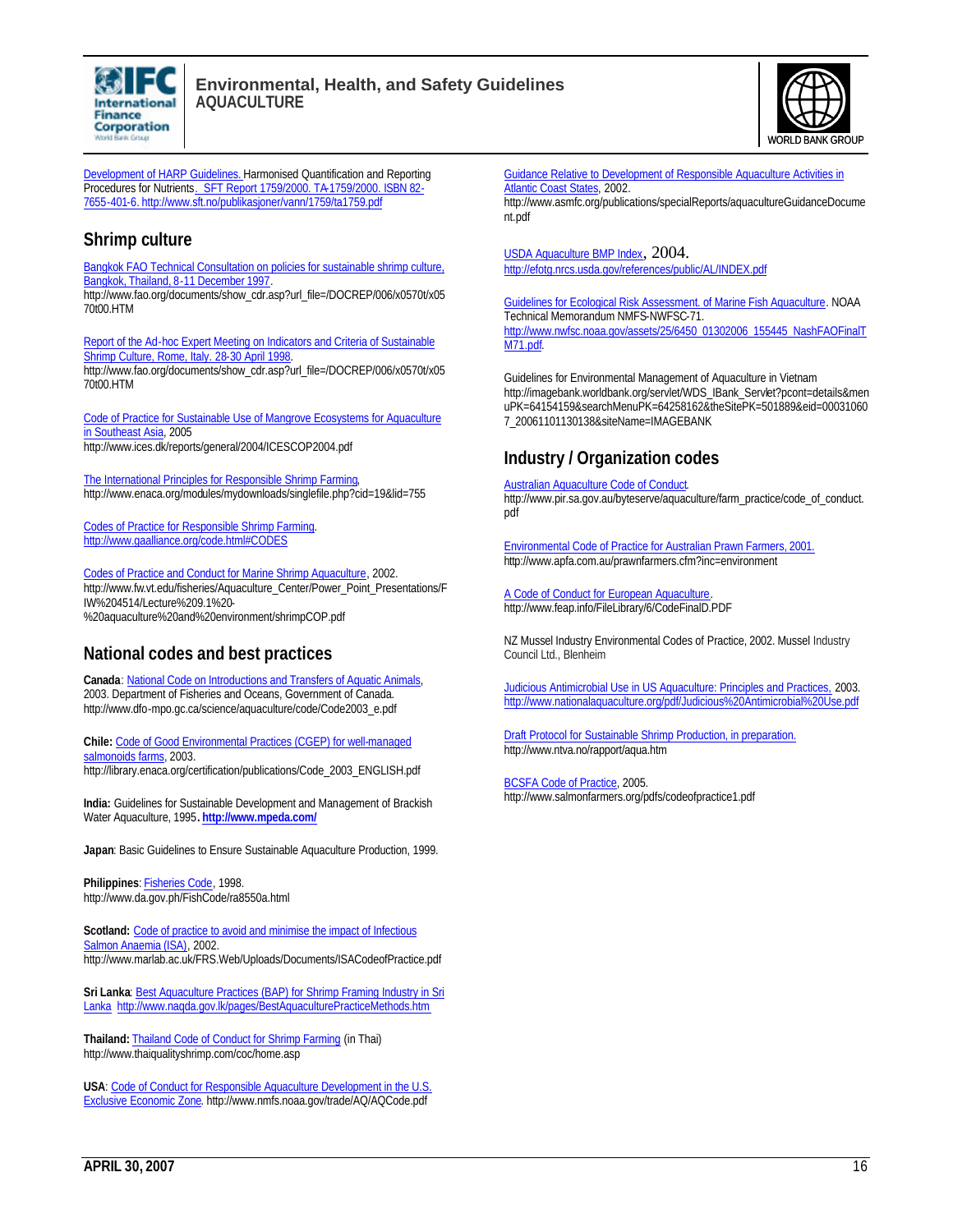

![](_page_16_Picture_2.jpeg)

## **Annex A: General Description of Industry Activities**

The aquaculture sector is very diverse, in terms of products and production methods, as detailed in Table A-1.

Extensive systems24 use low stocking densities and no supplemental feeding. Extensive systems may use man-made ponds or, more often, existing natural structures (e.g. lakes or lagoons) that are typically large (>2 ha). Semi-intensive systems<sup>25</sup> (approximately 2 to 20 tons/ha/yr) use higher stocking densities, supplemental feeding, and additional management (such as water changes) and typically utilize man-made ponds, pens, or cages. Some semi-intensive systems, especially polycultures, utilize natural lakes (e.g. filter feeders and omnivorous fish can be cultured in cages in shrimp or prawn ponds).<sup>26</sup>

Intensive systems<sup>27</sup> use maximum stocking densities and are dependent on a mixture of natural and formulated feeds. Semiintensive and intensive systems typically use small pond compartments of up to 1 ha for ease of management. Site selection for the aquaculture facility is often the most important issue related to environmental health and safety. Criteria for site selection include water supply and quality; soil quality; protection from natural hazards; and accessibility to inputs,

**APRIL 30, 2007** 17

 $\overline{a}$ 

including markets and labor.<sup>28</sup> An aquaculture facility requires a steady supply of water in adequate quantities throughout the year. Water supply should be pollution-free and have a stable and suitable pH, adequate dissolved oxygen, and low turbidity. Some producers may treat the intake water to remove unwanted substances, for example, using a filter to remove potential predators. In addition, aquaculture farms should not be located close to each other, as this could increase the risk of disease transfer and may have a detrimental effect on the water quality of the intake water.

| <b>INICITIOUUIUUICS</b>                     |                                                                       |                                                                                                                       |  |
|---------------------------------------------|-----------------------------------------------------------------------|-----------------------------------------------------------------------------------------------------------------------|--|
| <b>Resource</b>                             | <b>System</b>                                                         | <b>Installations</b>                                                                                                  |  |
|                                             | Stillwater                                                            | Ponds and lakes                                                                                                       |  |
| Water<br>(fresh,<br>brackish, or<br>marine) | Flow-through                                                          | Ponds, raceways, tanks (land-<br>based)<br>Cages (lake and sea based)<br>Large offshore units (sea<br>based)          |  |
|                                             | Re-use or recirculation                                               | Tanks and land-based ponds                                                                                            |  |
|                                             | Extensive<br>(No feed)                                                | Ponds (land-based)<br>Substrate - shellfish (sea-<br>based)<br>Substrate - seaweeds (sea-<br>based)                   |  |
| <b>Nutrition</b>                            | Semi-intensive systems<br>(Supplemental feeding<br>and/or fertilizer) | Ponds (land-based)<br>Raceways (land-based)                                                                           |  |
|                                             | Intensive systems<br>(Feed)                                           | Ponds (land-based)<br>Cages (lake and sea based)<br>Raceways (land and sea-<br>based)<br>Silos and tanks (land-based) |  |
| <b>Species</b>                              | Monoculture                                                           | Animals (ponds and tanks,<br>cages/pens in lakes or sea)<br>Plants (ponds and tanks,<br>cages/pens in lakes or sea)   |  |
|                                             | Polyculture                                                           | Animals (fish species)                                                                                                |  |

## **Table A-1. Diversity of Aquaculture Production Methodologies**

 $24$  Production system characterized by (i) a low degree of control (e.g. of environment, nutrition, predators, competitors, disease agents); (ii) low initial costs, low-level technology, and low production efficiency (yielding no more than 500 kg/ha/yr); (iii) high dependence on local climate and water quality; use of natural water bodies (e.g. lagoons, bays, embayments) and of natural often unspecified food organisms.]

 $25$  System of culture characterized by a production of 0.5-5 tons/ha/yr, possibly supplementary feeding with low-grade feeds, stocking with wild-caught or hatchery-reared fry, regular use of organic or inorganic fertilizers, rain or tidal water supply and/or some water exchange, simple monitoring of water quality, and normally in traditional or improved ponds; also some cage systems e.g. with zooplankton feeding for fry.

<sup>26</sup> Center for Tropical and Subtropical Aquaculture (2001). Other polyculture systems are practiced in Asia, primarily carp in association with duckeries and piggeries and the growth of crops on pond embankments.

<sup>&</sup>lt;sup>27</sup> Systems of culture characterized by a production of 2 to 20 tons/ha/yr, which are dependent largely on natural food, which is augmented by fertilization or complemented by use of supplementary feed, stocking with hatchery-reared fry, regular use of fertilizers, some water exchange or aeration, often pumped or gravity supplied water, and normally in improved ponds, some enclosures, or simple cage systems.

 $\overline{a}$ <sup>28</sup> Food and Agriculture Organization of the United Nations (FAO), 1989, ADCP/REP/89/43, Aquaculture Systems and Practices: A Selected Review. http://www.fao.org/docrep/T8598E/t8598e00.HTM.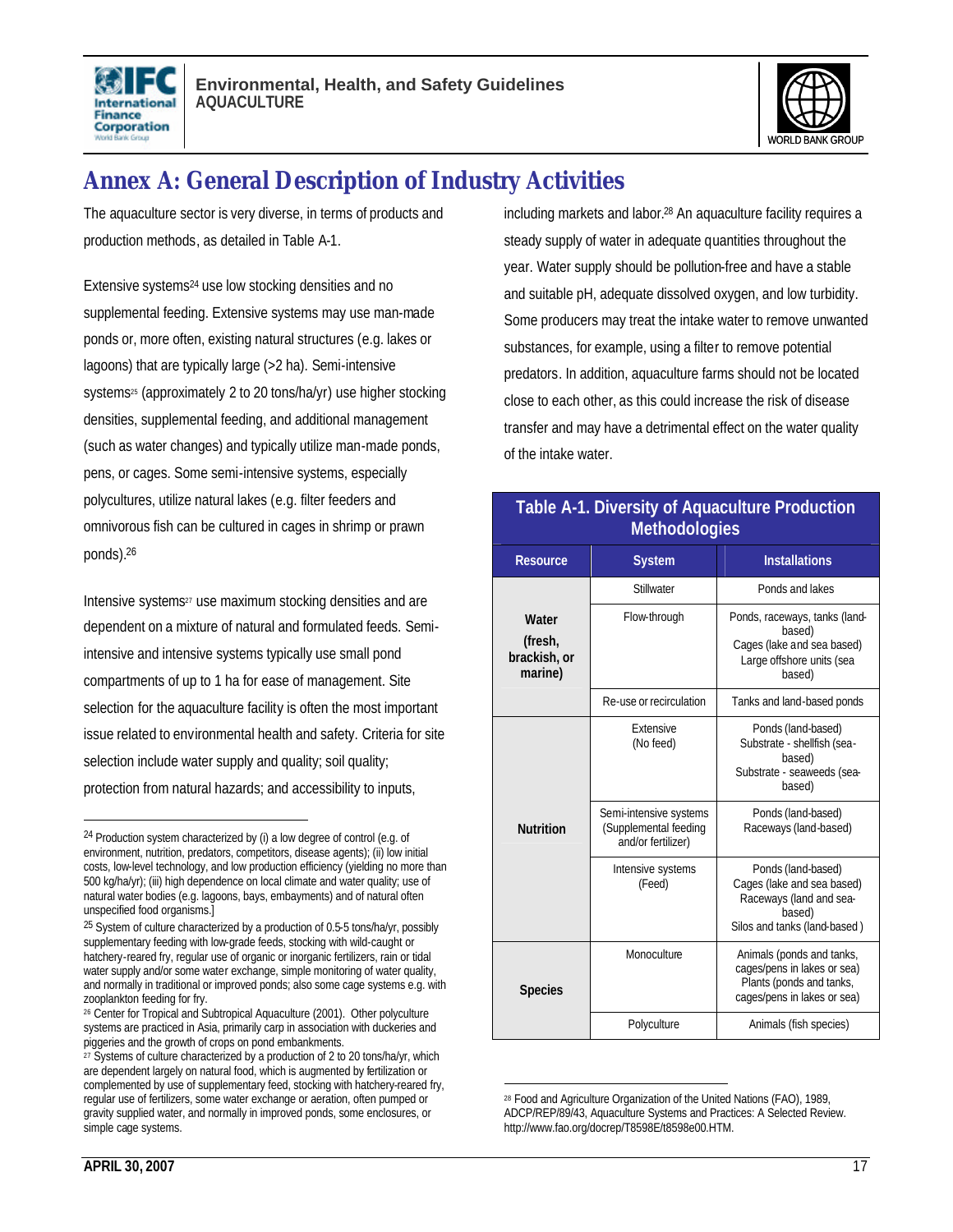![](_page_17_Picture_0.jpeg)

![](_page_17_Picture_2.jpeg)

The site should have soils adequate for the intended structures (e.g. clay-loam or sandy-clay soil for ponds, and firm bottom mud for pens) to allow the structure to be driven deep into substrate for better support. Aquaculture facilities should be protected from high wind, waves, and tides; excessive storm water runoff; predators; and other natural hazards. Moderate tides, however, may help to ensure adequate water exchange through ponds, pens, and cages.

Figure A-1 presents the typical production cycle for an aquaculture facility. The production period varies from species to species and from region to region, depending on the market requirements for size and on the growth rates for the species, which is dependent on temperature, feed quality, and feed allocation. Most operations have a grow-out period of 4 to 18 months.

#### **Preparation and Stocking**

#### *Freshwater Ponds*

Ponds are most commonly constructed by excavating soils and using the spoils from excavation for the embankments. Soils that are suitable for earthen pond construction have the following characteristics: adequate clay content (clay slows down or may even eliminate seepage), low organic content, proper soil texture, and preferably alkaline pH. When producing at high densities, or during the early stages of fry or juveniles, ponds can be sealed with a plastic sheet or concrete, or production can take place in sealed raceways or tanks to facilitate cleaning.

#### *Pens and Cages*

Pen and cage systems involves the rearing of fish within fixed or floating net enclosures supported by rigid frameworks and set in sheltered, shallow portions of lakes, bays, rivers, estuaries, or the seacoast. Pens and cages are largely similar. Pens are anchored to the lake or sea bottom, which serves as the floor of

the pen, while cages are suspended in the water, and can be either fixed or floating. Cages can typically be located in more exposed situations and in deeper water than pens. Fry may be grown to fingerling size in special nursery compartments and then released to pens or cages for grow-out, or fingerlings for stocking may be purchased from land-based facilities. In some cases, the stocking material may be wild caught.

#### *Open Water Culture*

Seaweed and mollusks are typically farmed in open marine waters. Structures (e.g. rafts, racks, or stakes) that provide a growth surface for the intended species are placed in suitable areas. Often the species to be grown settle by themselves on the structures, and the producer will only remove unwanted species and occasionally thin the stock. The aquaculture of other species, notably oysters, requires more active management and the spat or other juvenile stages are added to the structures for on-growing.

#### **Start-Feeding**

The early stages of fish and crustaceans production often demand a special feeding regimen, and the use of artificial feeds for these early stages can be problematic. During the initial feeding phase, organic and / or inorganic fertilizers (e.g. nitrogen and phosphorus) are often added to create an algal bloom. The algal bloom boosts primary productivity levels in the pond by generating a food source for microorganisms such as zooplankton, which are eaten by the fry or larvae of the organisms being cultivated. The algal bloom also prevents the establishment of aquatic plants. Veterinary drugs may be added at this stage to reduce the risk of disease or in response to actual outbreaks. A broad spectrum antibiotic is the most frequently used medication.